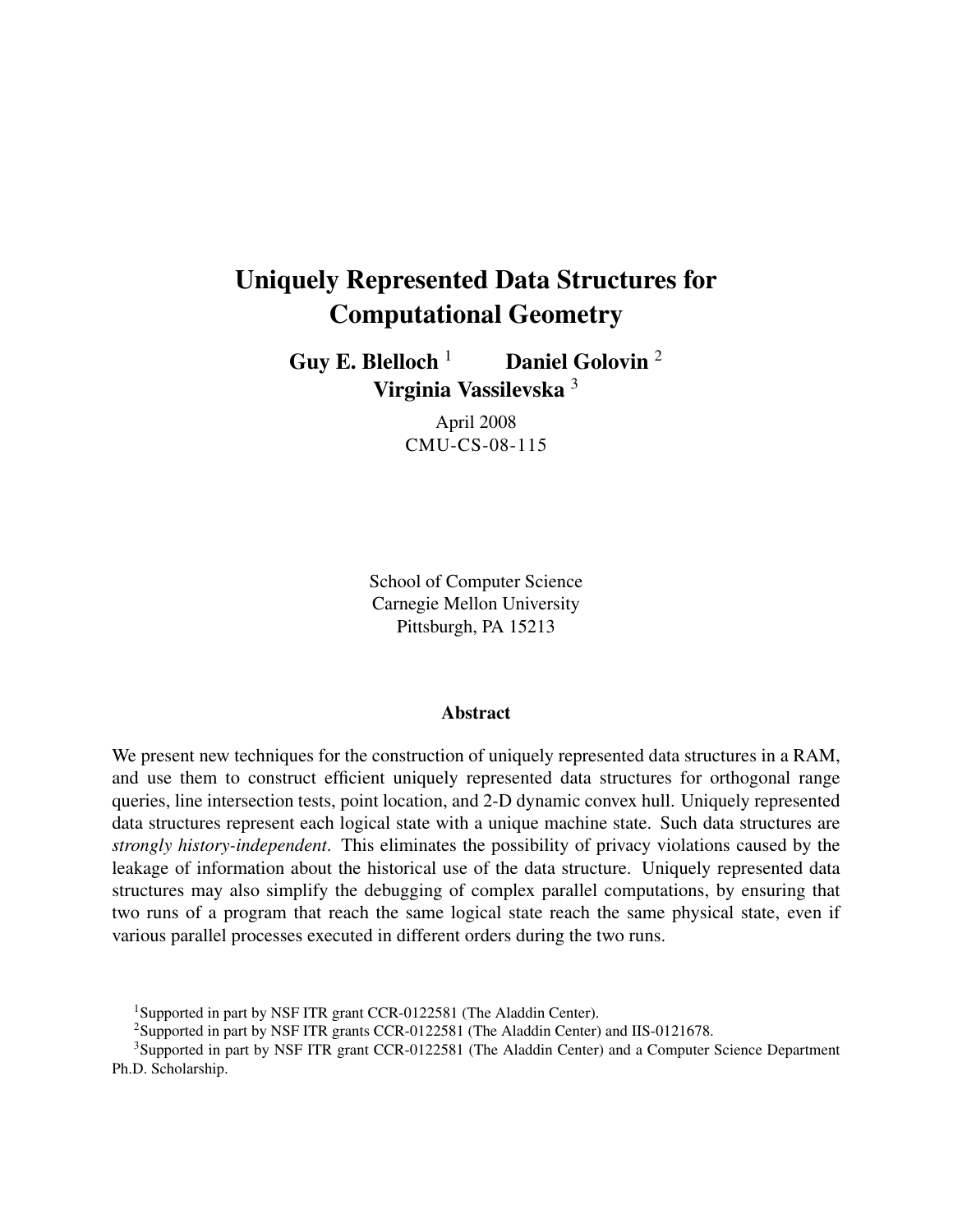Keywords: Unique Representation, Canonical Forms, History Independence, Oblivious Data Structures, Ordered Subsets, Range Trees, Point Location, Convex Hull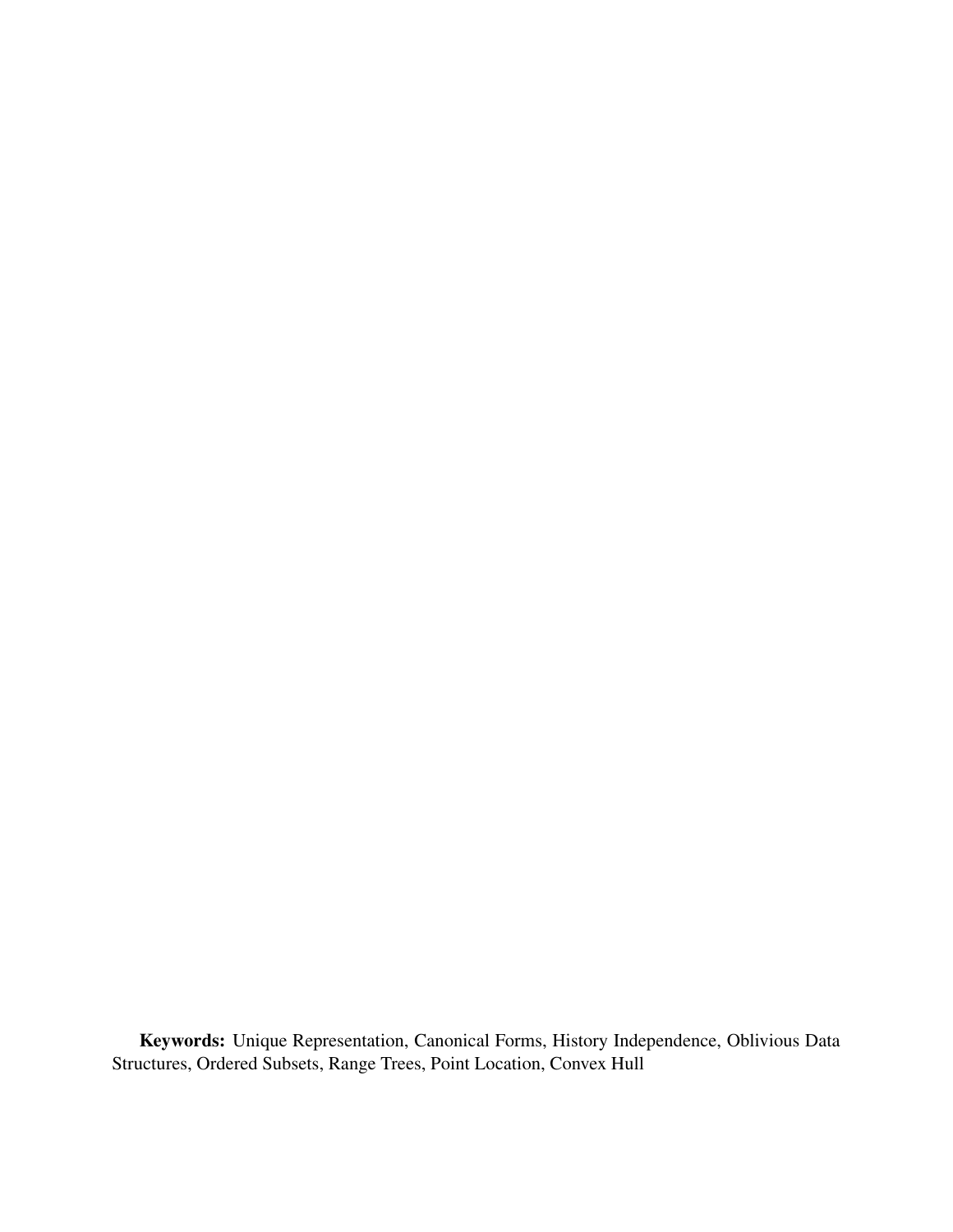## 1 Introduction

Most computer applications store a significant amount of information that is hidden from the application interface—sometimes intentionally but more often not. This information might consist of data left behind in memory or disk, but can also consist of much more subtle variations in the state of a structure due to previous actions or the ordering of the actions. For example a simple and standard memory allocation scheme that allocates blocks sequentially would reveal the order in which objects were allocated, or a gap in the sequence could reveal that something was deleted even if the actual data is cleared. Such location information could not only be derived by looking at the memory, but could even be inferred by timing the interface—memory blocks in the same cache line (or disk page) have very different performance characteristics from blocks in different lines (pages). Repeated queries could be used to gather information about relative positions even if the cache is cleared ahead of time. As an example of where this could be a serious issue consider the design of a voting machine. A careless design might reveal the order of the cast votes, giving away the voters' identities.

To address the concern of releasing historical and potentially private information various notions of *history independence* have been derived along with data structures that support these notions [\[14,](#page-24-0) [20,](#page-24-1) [13,](#page-24-2) [7,](#page-24-3) [1\]](#page-23-0). Roughly, a data structure is history independent if someone with complete access to the memory layout of the data structure (henceforth called the "observer") can learn no more information than a legitimate user accessing the data structure via its standard interface (*e.g.*, what is visible on screen). The most stringent form of history independence, *strong history independence*, requires that the behavior of the data structure under its standard interface along with a sequence of randomly generated bits, which are revealed to the observer, uniquely determine its memory representation. We say that such structures have a *unique representation*.

The idea of unique representations has also been studied earlier [\[27,](#page-25-0) [28,](#page-25-1) [2\]](#page-23-1) largely as a theoretical question to understand whether redundancy is required to efficiently support updates in data structures. The results were mostly negative. Anderson and Ottmann [\[2\]](#page-23-1) showed, for example, that ordered dictionaries storing n keys require  $\Theta(n^{1/3})$  time, thus separating unique representations from redundant representations (redundant representations support dictionaries in  $\Theta(\log n)$  time, of course). This is the case even when the representation is unique only with respect to the pointer structure and not necessarily with respect to memory layout. The model considered, however, did not allow randomness or even the inspection of secondary labels assigned to the keys.

Recently Blelloch and Golovin [\[4\]](#page-23-2) described a uniquely represented hash table that supports insertion, deletion and queries on a table with n items in  $O(1)$  expected time per operation and using  $O(n)$  space. The structure only requires  $O(1)$ -wise independence of the hash functions and can therefore be implemented using  $O(\log n)$  random bits. The approach makes use of recent results on the independence required for linear probing [\[22\]](#page-25-2) and is quite simple and likely practical. They also showed a perfect hashing scheme that allows for  $O(1)$  worst-case queries, although it requires more random bits and is probably not practical. Using the hash tables they described efficient uniquely represented data structures for ordered dictionaries and the order maintenance problem [\[10\]](#page-24-4). This does not violate the Anderson and Ottmann bounds as it allows the keys to be hashed, allows random bits to be part of the input, and considers performance in expectation (or with high probability) rather than in the worst case. Very recently, Naor *et. al.* [\[19\]](#page-24-5) developed a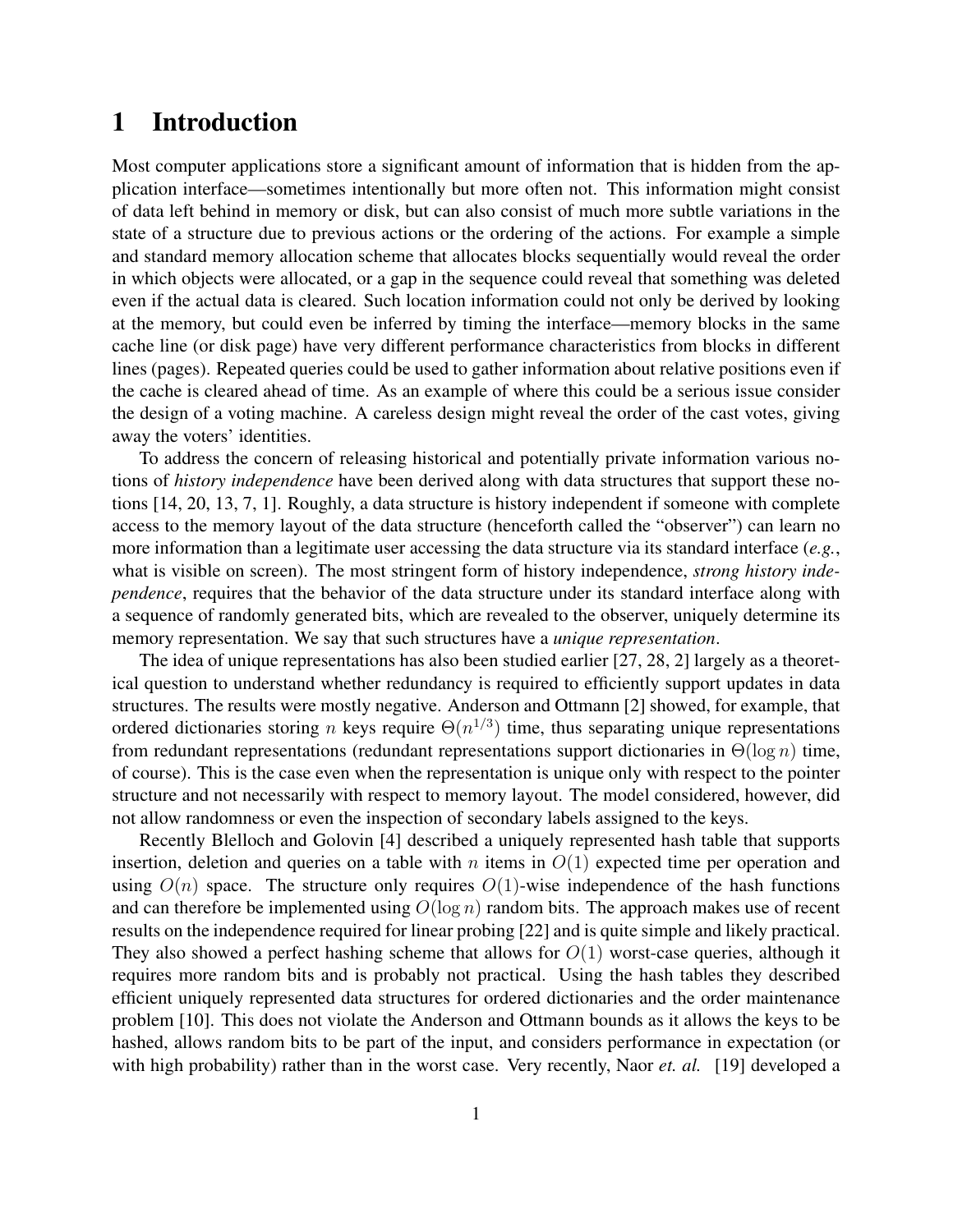second uniquely represented dynamic perfect hash table supporting deletions. Their construction is based on the *cuckoo hashing* scheme of Pagh and Rodler [\[23\]](#page-25-3), whereas the earlier construction of [\[4\]](#page-23-2) is based on linear probing.

In this paper we use these and other results to develop various uniquely represented structures in computational geometry. (An extended abstract version of this paper appeared in the Scandinavian Workshop on Algorithm Theory [\[5\]](#page-24-6).) We show uniquely represented structures for the well studied dynamic versions of orthogonal range searching, horizontal point location, and orthogonal line intersection. All our bounds match the bounds achieved using fractional cascading [\[8\]](#page-24-7), except that our bounds are in expectation instead of worst-case. In particular for all problems the structures support updates in  $O(\log n \log \log n)$  expected time and queries in  $O(\log n \log \log n + k)$  expected time, where  $n$  is the number of supported elements and  $k$  is the size of the output. They use  $O(n \log n)$  space and use  $O(1)$ -wise independent hash functions. Although better redundant data structures for these problems are known [\[16,](#page-24-8) [17,](#page-24-9) [3\]](#page-23-3) (an  $O(\log \log n)$ -factor improvement), our data structures are the first to be uniquely represented. Furthermore they are quite simple, arguably simpler than previous redundant structures that match our bounds.

Instead of fractional cascading our results are based on a uniquely represented data structure for the ordered subsets problem (OSP). This problem is to maintain subsets of a totally ordered set under insertions and deletions to either the set or the subsets, as well as predecessor queries on each subset. Our data structure supports updates or comparisons on the totally ordered set in expected  $O(1)$  time, and updates or queries to the subsets in expected  $O(\log \log m)$  time, where  $m$  is the total number of element occurrences in subsets. This structure may be of independent interest.

We also describe a uniquely represented data structure for 2-D dynamic convex hull. For  $n$ points it supports point insertions and deletions in  $O(\log^2 n)$  expected time, outputs the convex hull in time linear in the size of the hull, takes expected  $O(n)$  space, and uses only  $O(\log n)$  random bits. Although better results for planar convex hull are known ([\[6\]](#page-24-10)), we give the first uniquely represented data structure for this problem.

Our results are of interest for a variety of reasons. From a theoretical point of view they shed some light on whether redundancy is required to efficiently support dynamic structures in geometry. From the privacy viewpoint range searching is an important database operation for which there might be concern about revealing information about the data insertion order, or whether certain data was deleted. Unique representations also have potential applications to concurrent programming and digital signatures [\[4\]](#page-23-2).

### <span id="page-3-0"></span>2 Preliminaries

Let R denote the real numbers, Z denote the integers, and N denote the naturals. Let [n] for  $n \in \mathbb{Z}$ denote  $\{1, 2, ..., n\}$ .

Unique Representation. Formally, an *abstract data type* (ADT) is a set V of logical states, a special starting state  $v_0 \in V$ , a set of allowable operations  $\mathcal O$  and outputs  $\mathcal Y$ , a transition function  $t: V \times O \to V$ , and an output function  $y: V \times O \to V$ . The ADT is initialized to  $v_0$ ,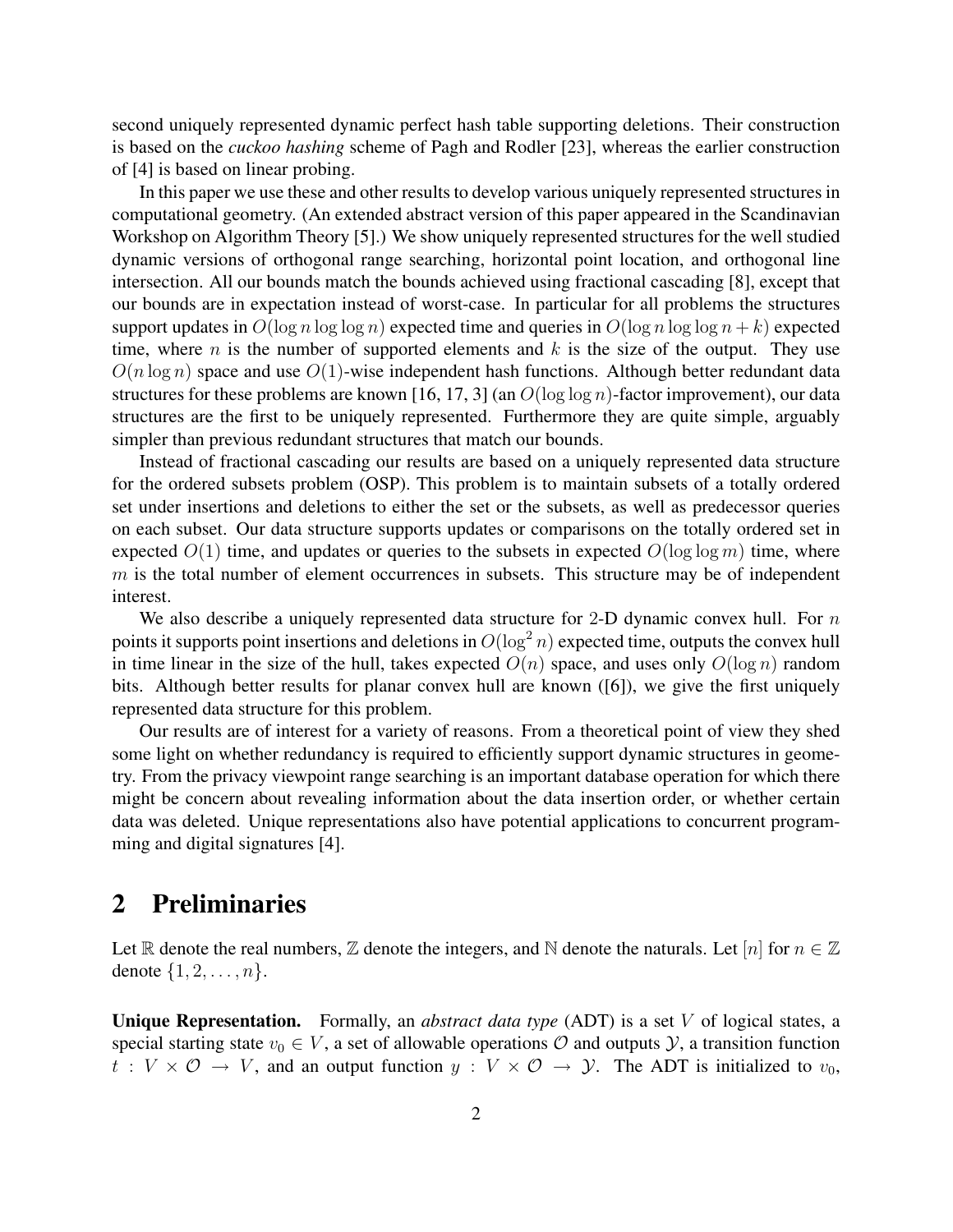and if operation  $O \in \mathcal{O}$  is applied when the ADT is in state v, the ADT outputs  $y(v, O)$  and transitions to state  $t(v, O)$ . A *machine model M* is itself an ADT, typically at a relatively low level of abstraction, endowed with a programming language. Example machine models include the *random access machine* (RAM) with a simple programming language that resembles C, the *Turing machine* (where the program corresponds to the finite state control of the machine), and various *pointer machines*. An *implementation* of an ADT A on a machine model M is a mapping f from the operations of A to programs over the operations of M. Given a machine model  $M$ , an implementation f of some ADT  $(V, v_0, t, y)$  is said be *uniquely represented* (UR) if for each  $v \in V$ , there is a unique machine state  $\sigma(v)$  of M that encodes it. Thus, if we run  $f(0)$  on M exactly when we run O on  $(V, v_0, t, y)$ , then the machine is in state  $\sigma(v)$  iff the ADT is in logical state v.

Model of Computation & Memory allocation. Our model of computation is a unit cost RAM with word size at least  $\log |U|$ , where U is the universe of objects under consideration. As in [\[4\]](#page-23-2), we endow our machine with an infinite string of random bits. Thus, the machine representation may depend on these random bits, but our strong history independence results hold no matter what string is used. In other words, a computationally unbounded observer with access to the machine state and the random bits it uses can learn no more than if told what the current logical state is. In our performance guarantees we take probabilities and expectations over these random bits; we use randomization solely to improve performance.

Our data structures are based on the solutions of several standard problems. For some of these problems UR data structures are already known. The most basic structure that is required throughout this paper is a hash table with insert, delete and search. The most common use of hashing in this paper is for memory allocation. Traditional memory allocation depends on the history since locations are allocated based on the ordering in which they are requested. We maintain data structures as a set of *blocks*. Each block has its own unique integer label which is used to hash the block into a unique *memory cell*. It is not too hard to construct such block labels if the data structures and the basic elements stored therein have them. For example, we can label points in  $\mathbb{R}^d$  using their coordinates and if a point  $p$  appears in multiple structures, we can label each copy using a combination of  $p$ 's label, and the label of the data structure containing that copy. Such a representation for memory contains no traditional "pointers" but instead uses labels as pointers. For example for a tree node with label  $l_p$ , and two children with labels  $l_1$  and  $l_2$ , we store a cell containing  $(l_1, l_2)$ at label lp. This also allows us to focus on the construction of data structures whose *pointer structure* is UR; such structures together with this memory allocation scheme yield UR data structures in a RAM. Note that all of the tree structures we use have pointer structures that are UR. Given the memory allocation scheme above, the proofs that our data structures are UR are thus quite straightforward, and we omit them.

Trees. Throughout this paper we make significant use of tree-based data structures. We note that none of the deterministic trees (e.g., red-black, AVL, splay-trees, weight-balanced trees) have unique representations, even not accounting for memory layout. We therefore use randomized treaps [\[25\]](#page-25-4) throughout our presentation.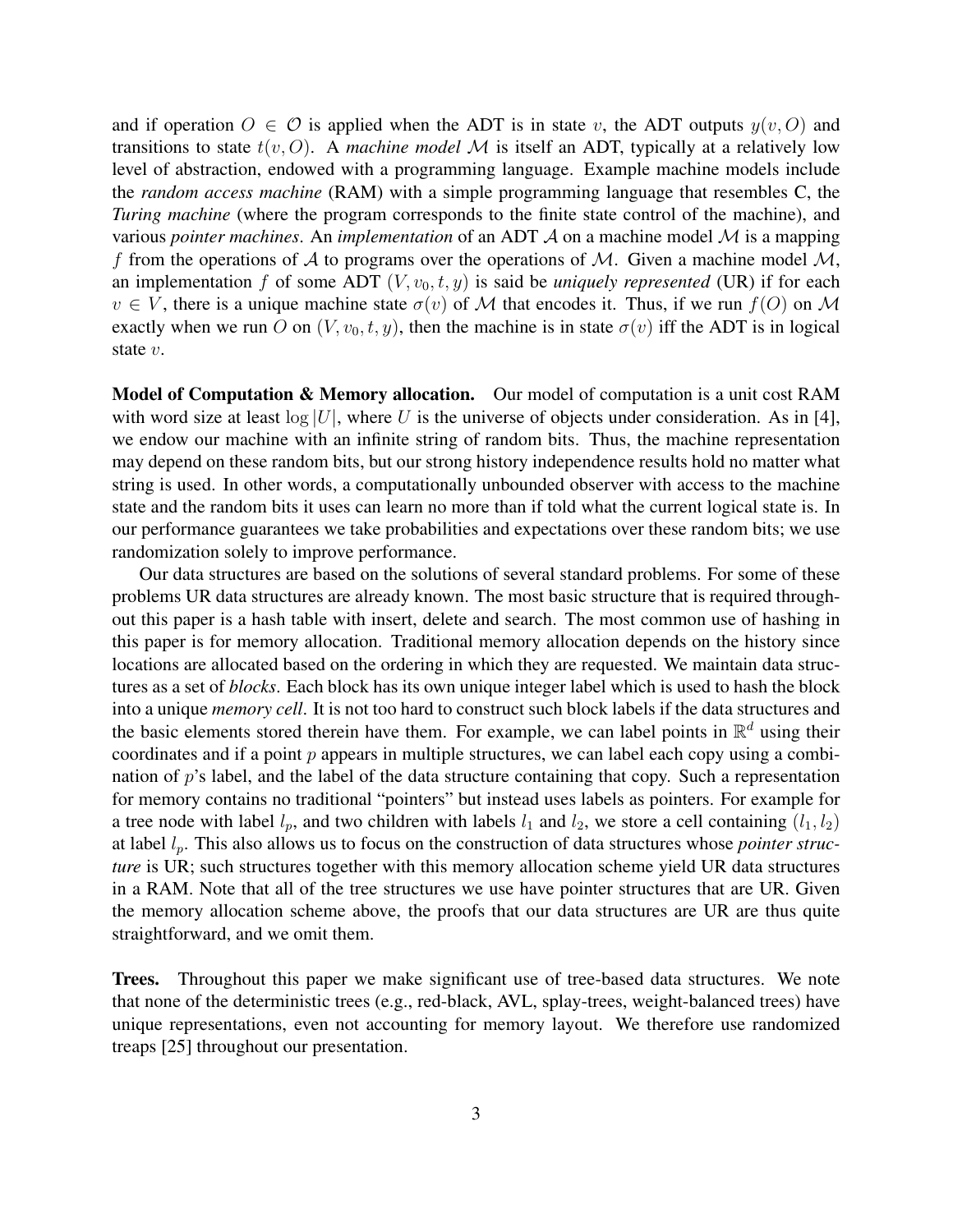Definition 2.1 (Treap) *A* treap *is a binary search tree in which each node has both a* key *and a* priority*. The nodes appear in-order by their keys (as in a standard binary search tree) and are heap-ordered by their priorities, so that the each parent has a higher priority than its children.*

We expect that one could also make use of skip lists [\[24\]](#page-25-5) but we can leverage the elegant results on treaps with respect to limited randomness. For a tree T, let |T| be the number of nodes in T, and for a node  $v \in T$ , let  $T_v$  denote the subtree rooted at v, and let  $\text{depth}(x)$  denote the length of the path from  $x$  to the root of  $T$ .

**Definition 2.2** (k-Wise Independence) Let  $k \in \mathbb{Z}$  and  $k \geq 2$ . A set of random variables is k-wise independent *if any* k*-subset of them is independent. A family* H *of hash functions from set* A *to set* B *is* k-wise independent *if the random variables in*  $\{h(x)\}_{x \in A}$  *are* k-wise independent and *uniform on* B *when* h *is picked at random from* H*.*

Unless otherwise stated, all treaps in this paper use 8-wise independent hash functions to generate priorities. We use the following properties of treaps.

<span id="page-5-0"></span>Theorem 2.3 (Selected Treap Properties [\[25\]](#page-25-4)) *Let* T *be a random treap on* n *nodes with priori*ties generated by an 8-wise independent hash function from nodes to  $[p]$ , where  $p \geq n^3$ . Then for *any*  $x \in T$ ,

- *(1)*  $\mathbf{E}[\text{depth}(x)] \leq 2\ln(n) + 1$ *, so access and update times are expected*  $O(\log n)$
- (2) *Given a predecessor handle, the expected insertion or deletion time is*  $O(1)$
- *(3)* If the time to rotate a subtree of size k is  $f(k)$  for some  $f : \mathbb{N} \to \mathbb{R}_{\geq 1}$  such that  $f(k)$  is *polynomially bounded, then the total time due to rotations to insert or delete an element is*  $O\left(\frac{f(n)}{n} + \sum_{0 < k < n} \right)$  $f(k)$  $\overline{k^{(k)}\choose k^2}$  in expectation. Thus even if the cost to rotate a subtree is linear in *its size (e.g.,*  $f(k) = \Theta(k)$ ), updates take expected  $O(\log n)$  time.

**Dynamic Ordered Dictionaries.** The dynamic ordered dictionary problem is to maintain a set  $S \subset U$  for a totally ordered universe  $(U, \le)$ . In this paper we consider supporting insertion, deletion, predecessor (Pred $(x, S) = \max\{e \in S : e < x\}$ ) and successor (Succ $(x, S) = \min\{e \in S : e < x\}$ )  $S: e > x$ ). Henceforth we will often skip successor since it is a simple modification to predecessor. If the keys come from the universe of integers  $U = [m]$  a simple variant of the Van Emde Boas *et. al.* structure [\[29\]](#page-25-6) is UR and supports all operations in  $O(\log \log m)$  expected time [\[4\]](#page-23-2) and  $O(|S|)$  space. Under the comparison model we can use treaps to support all operations in  $O(\log |S|)$  time and expected  $O(|S|)$  space. In both cases  $O(1)$ -wise independence of the hash functions is sufficient. We sometimes associate data with each element.

Order Maintenance. The *Order-Maintenance* problem [\[10\]](#page-24-4) (OMP) is to maintain a total ordering  $L$  on  $n$  elements while supporting the following operations:

- Insert $(x, y)$ : insert new element y right after x in L.
- Delete $(x)$ : delete element x from L.
- Compare $(x, y)$ : determine if x precedes y in L.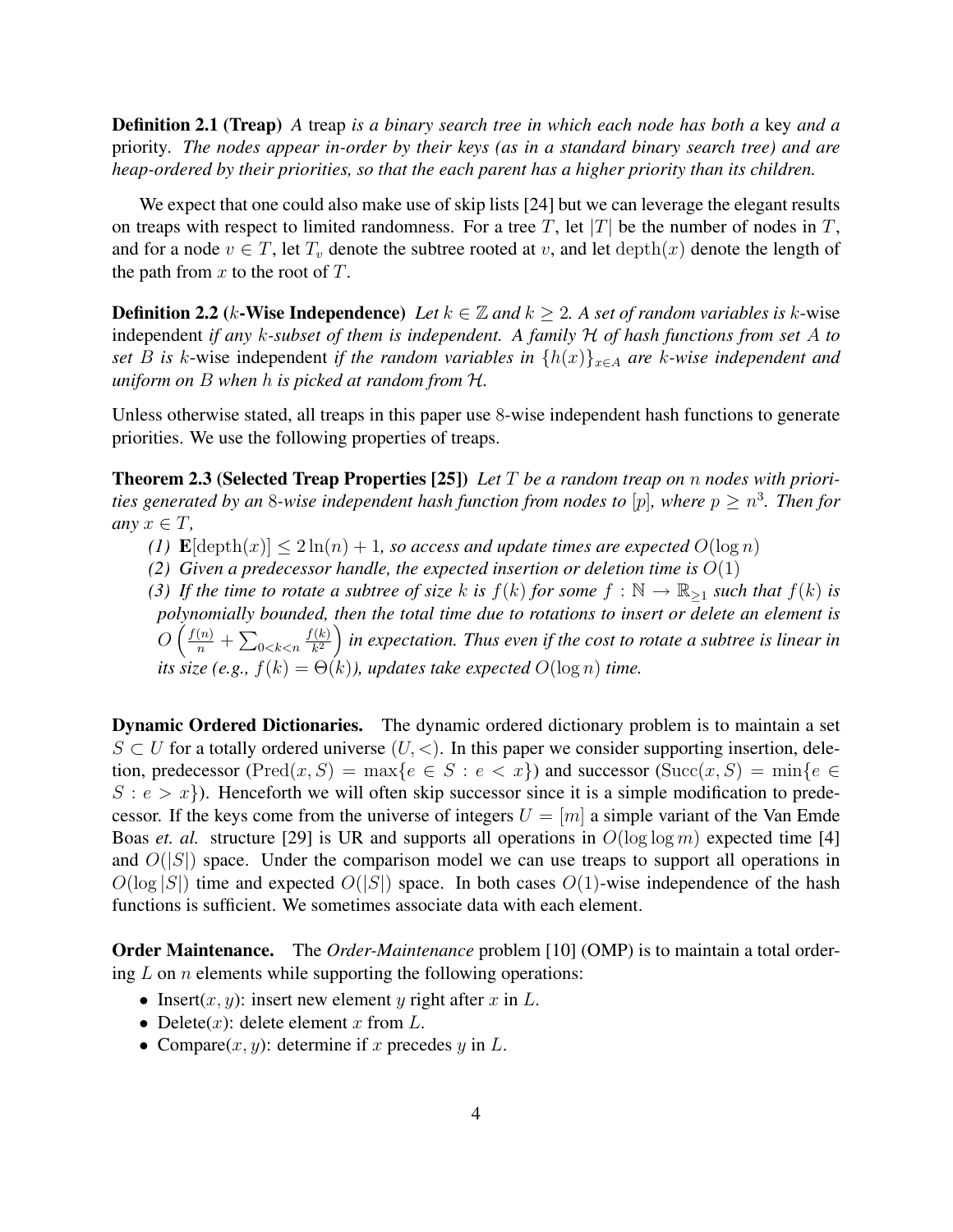In previous work [\[4\]](#page-23-2) the first two authors described a randomized UR data structure for the problem that supports compare in  $O(1)$  worst-case time and updates in  $O(1)$  expected time. It is based on a three level structure. The top two levels use treaps and the bottom level uses state transitions. The bottom level contains only  $O(\log \log n)$  elements per structure allowing an implementation based on table lookup. In this paper we use this order maintenance structure to support ordered subsets.

Ordered Subsets. The *Ordered-Subset* problem (OSP) is to maintain a total ordering L and a collection of subsets of L, denoted  $S = \{S_1, \ldots, S_q\}$ , while supporting the OMP operations on L and the following ordered dictionary operations on each  $S_k$ :

- Insert $(x, S_k)$ : insert  $x \in L$  into set  $S_k$ .
- Delete $(x, S_k)$ : delete x from  $S_k$ .
- Pred $(x, S_k)$ : For  $x \in L$ , return max $\{e \in S_k | e < x\}$ .

Dietz [\[11\]](#page-24-11) first describes this problem in the context of fully persistent arrays, and gives a solution yielding  $O(\log \log m)$  expected amortized time operations, where  $m := |L| + \sum_{i=1}^{q} |S_i|$  is the total number of element occurrences in subsets. Mortensen [\[15\]](#page-24-12) describes a solution that supports updates to the subsets in expected  $O(\log \log m)$  time, and all other operations in  $O(\log \log m)$ worst case time. In section [3](#page-6-0) we describe a UR version.

## <span id="page-6-0"></span>3 Uniquely Represented Ordered Subsets

Here we describe a UR data structure for the ordered-subsets problem. It supports the OMP operations on  $L$  in expected  $O(1)$  time and the dynamic ordered dictionary problems on the subsets in expected  $O(\log \log m)$  time, where  $m = |L| + \sum_{i=1}^{q} |S_i|$ . We use a somewhat different approach than Mortensen [\[15\]](#page-24-12), which relied heavily on the solution of some other problems which we do not know how to make UR. Our solution is more self-contained and is therefore of independent interest beyond the fact that it is UR. Furthermore, our results improve on Mortensen's results by supporting insertion into and deletion from L in  $O(1)$  instead of  $O(\log \log m)$  time.

<span id="page-6-1"></span>**Theorem 3.1** Let  $m := |\{(x, k) : x \in S_k\}| + |L|$ . There exists a UR data structure for the *ordered subsets problem that uses expected* O(m) *space, supports all OMP operations in expected*  $O(1)$  *time, and all other operations in expected*  $O(\log \log m)$  *time.* 

We devote the rest of this section to proving Theorem [3.1.](#page-6-1) To construct the data structure, we start with a UR *order maintenance* data structure on L, which we will denote by  $L^{\leq}$  (see Section [2\)](#page-3-0). Whenever we are to compare two elements, we simply use  $L^{\leq}$ .

We recall an approach used in constructing  $L^{\leq}$  [\[4\]](#page-23-2), *treap partitioning*: Given a treap T and an element  $x \in T$ , let its *weight*  $w(x, T)$  be the number of its descendants, including itself. For a parameter s, let  $\mathcal{L}_s[T] = \{x \in T : w(x,T) \geq s\} \cup \{\text{root}(T)\}\$  be the *weight* s partition leaders of T<sup>1</sup>. For every  $x \in T$  let  $\ell(x,T)$  be the least (deepest) ancestor of x in T that is a partition leader. Here, each node is considered an ancestor of itself. The weight s partition leaders partition the

<sup>&</sup>lt;sup>1</sup>For technical reasons we include  $\text{root}(T)$  in  $\mathcal{L}_s[T]$  ensuring that  $\mathcal{L}_s[T]$  is nonempty.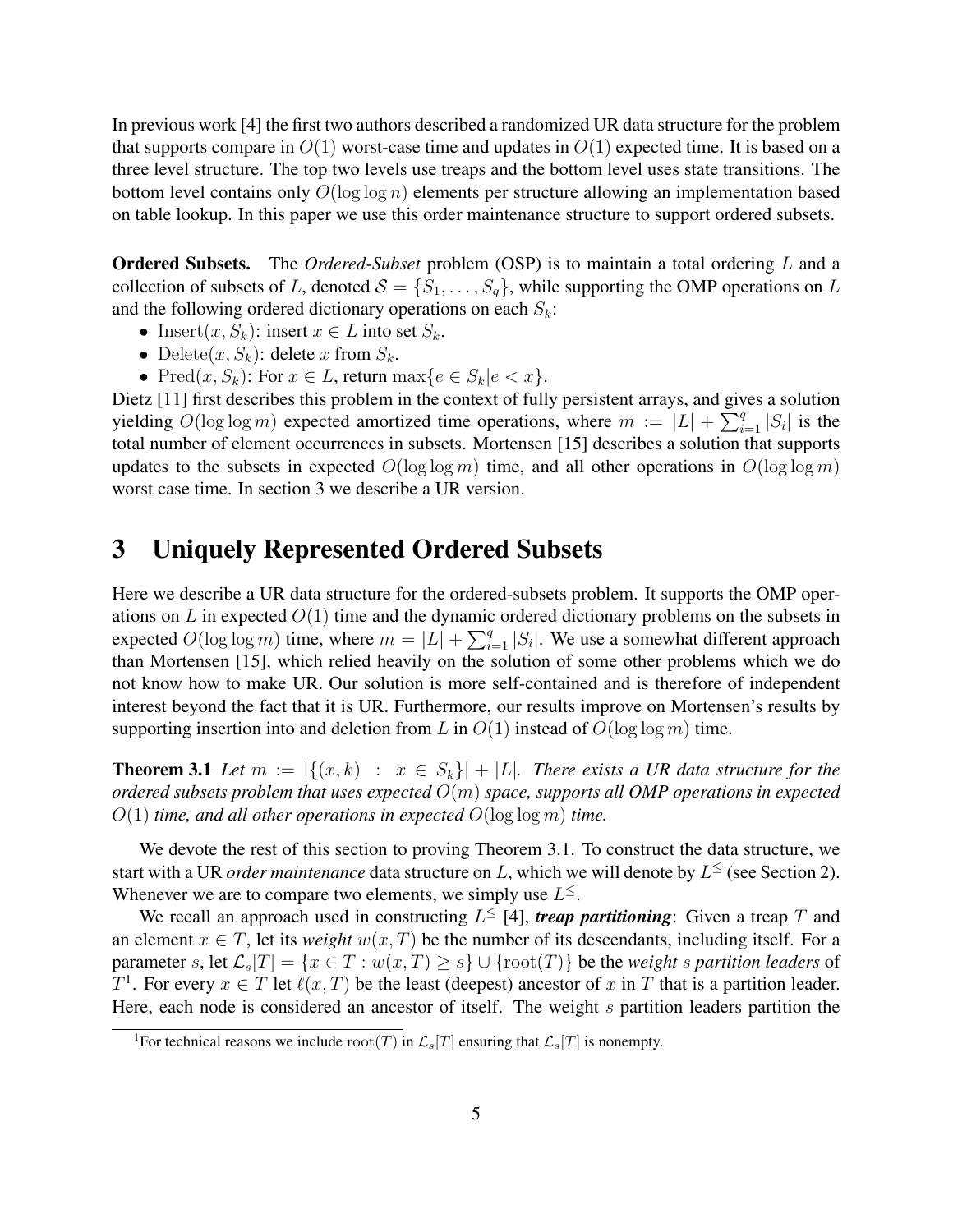

<span id="page-7-0"></span>Figure 1: A depiction of the treap partitioning scheme.

treap into the sets  $\{ \{y \in T : \ell(y, T) = x \} : x \in \mathcal{L}_s[T] \}$ , each of which is a contiguous block of keys from T. Figure [1](#page-7-0) depicts the treap partitioning.

In the construction of  $L^{\leq}$  [\[4\]](#page-23-2) the elements of the order are treap partitioned twice, at weight  $s :=$  $\Theta(\log |L|)$  and again at weight  $\Theta(\log \log |L|)$ . The partition sets at the finer level of granularity are then stored in UR hash tables. In the rest of the exposition we will refer to the treap on all of  $L$  as  $T(L^{\leq})$ . The set of weight s partition leaders of  $T(L^{\leq})$  is denoted by  $\mathcal{L}[T(L^{\leq})]$ , and the treap on these leaders by  $T(L[L^{\leq}]).$ 

The other main structure that we use is a treap T containing all elements from the set  $\bar{L}$  =  $\{(x,k): x \in S_k\} \cup \{(x,0): x \in \mathcal{L}[T(L^{\leq})]\}.$  Treap T is depicted in Figure [2.](#page-8-0) It is partitioned by weight  $s = \Theta(\log m)$  partition leaders. Each of these leaders is labeled with the path from the root to it (0 for left, 1 for right), so that label of each v is the binary representation of the root to v path. We keep a hash table H that maps labels to nodes, so that the subtreap of T on  $\mathcal{L}[\mathcal{T}]$  forms a trie. It is important that only the leaders are labeled since otherwise insertions and deletions would require  $O(\log m)$  time. We maintain a pointer from each node of T to its leader. In addition, we maintain pointers from each  $x \in \mathcal{L}[T(L^{\leq})]$  to  $(x, 0) \in \mathcal{T}$ .

We store each subset  $S_k$  in its own treap  $T_k$ , also partitioned by weight  $s = \Theta(\log m)$  leaders. When searching for the predecessor in  $S_k$  of some element x, we use T to find the leader  $\ell$  in  $T_k$  of the predecessor of x in  $S_k$ . Once we have  $\ell$ , the predecessor of x can easily be found by searching in the partition of  $S_k$  associated with leader  $\ell$ , which is either  $\{\ell\}$  or is stored in an  $O(\log m)$ -sized subtree of  $T_k$  rooted at  $\ell$ . The exact details appear later. To guide the search for  $\ell$ , we store at each node v of T the minimum and maximum  $T_k$ -leader labels in the subtree rooted at  $v$ , if any. Since we have multiple subsets we need to find predecessors in, we actually store at each v a *mapping* from each subset  $S_k$  to the minimum and maximum leader of  $S_k$  in the subtree rooted at v. For efficiency, for each leader  $v \in \mathcal{T}$  we store a hash table  $H_v$ , mapping  $k \in [q]$  to the tuple  $(\min\{u : u \in \mathcal{L}[T_k] \text{ and } (u,k) \in \mathcal{T}_v\}, \max\{u : u \in \mathcal{L}[T_k] \text{ and } (u,k) \in \mathcal{T}_v\}),$  if it exists.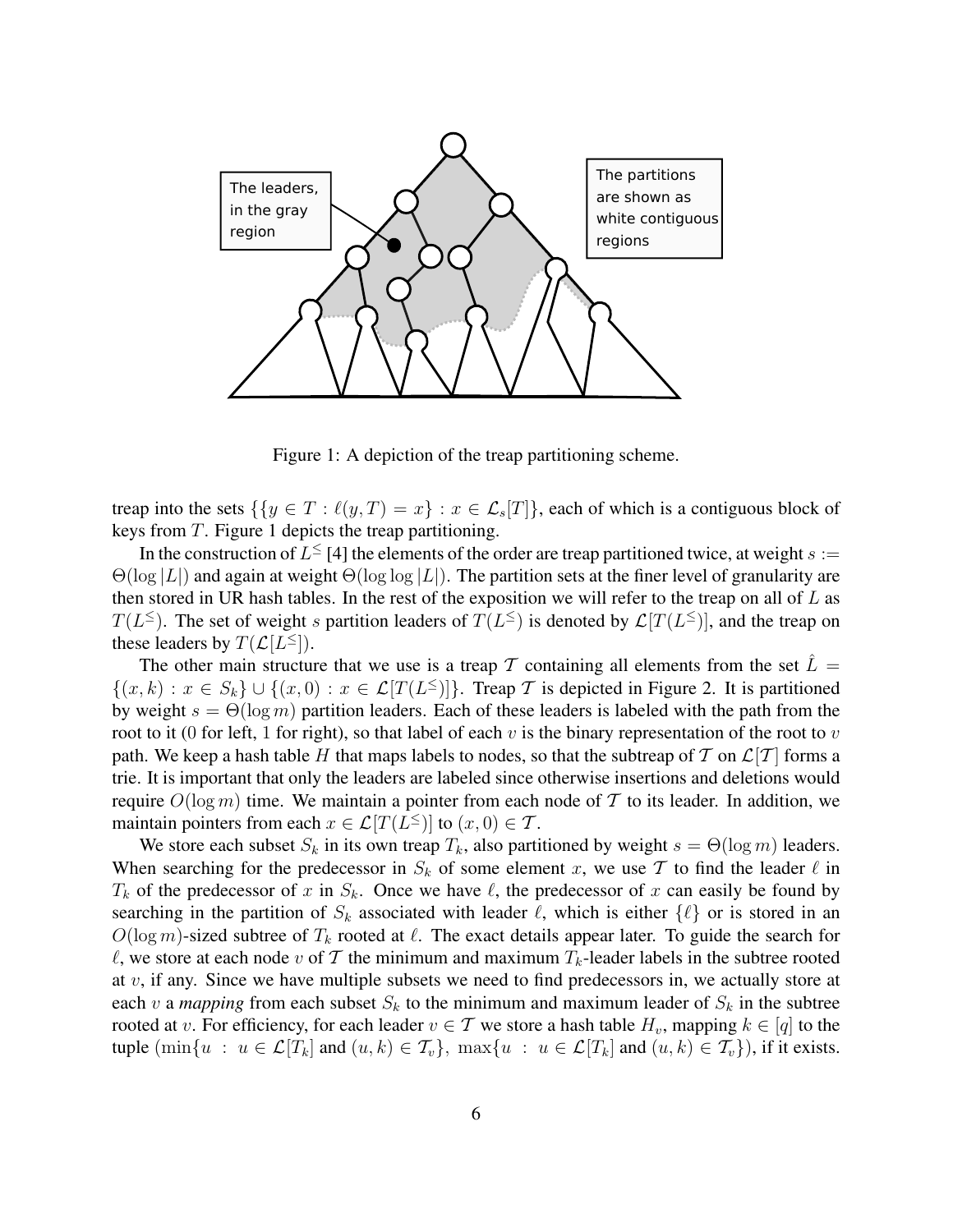

<span id="page-8-0"></span>Figure 2: Treap  $\mathcal T$  storing  $L$ .

Recall  $\mathcal{T}_v$  is the subtreap of  $\mathcal T$  rooted at v. The high-level idea is to use the hash tables  $H_v$  to find the right "neighborhood" of  $O(\log m)$  elements in  $T_k$  which we will have to update (in the event of an update to some  $S_k$ ), or search (in the event of a predecessor or successor query). Since these neighborhoods are stored as treaps, updating and searching them takes expected  $O(\log \log m)$  time. We summarize these definitions, along with some others, in Table [1.](#page-8-1)

| w(x,T)                     | number of descendants of node $x$ of treap $T$                                                                                           |
|----------------------------|------------------------------------------------------------------------------------------------------------------------------------------|
| $\ell(x,T)$                | the partition leader of $x$ in $T$                                                                                                       |
| $\mathcal{L}[T]$           | weight $s = \Theta(\log m)$ partition leaders of treap T                                                                                 |
| $T_k$                      | treap containing all elements of the ordered subset $S_k, k \in [q]$                                                                     |
| $T(L^{\leq})$              | the treap on $L$                                                                                                                         |
| $T(\mathcal{L}[L^{\leq}])$ | the subtreap of $T(L^{\leq})$ on the weight $s = \Theta(\log m)$ leaders of $T(L^{\leq})$                                                |
| Ê                          | the set $\{(x,k): x \in S_k\} \cup \{(x,0): x \in \mathcal{L}[T(L^{\leq})]\}$                                                            |
| $\mathcal{T}$              | a treap storing $\hat{L}$                                                                                                                |
| H                          | hash table mapping label $i \in \{0,1\}^m$ to a pointer to the leader of T with label i                                                  |
| $H_v$                      | hash table mapping $k \in [q]$ to the tuple (if it exists)                                                                               |
|                            | $(\min\{u : u \in \mathcal{L}[T_k] \wedge (u,k) \in \mathcal{T}_v\}, \max\{u : u \in \mathcal{L}[T_k] \wedge (u,k) \in \mathcal{T}_v\})$ |
| $I_x$                      | for $x \in L$ , a fast ordered dictionary [4] mapping each $k \in \{i : x \in S_i\}$ to $(x, k)$ in T                                    |
| $J_x$                      | for $x \in \mathcal{L}[T(L^{\leq})]$ , a treap containing $\{u \in L : \ell(u, T(L^{\leq})) = x \text{ and } \exists i : u \in S_i\}$    |

<span id="page-8-1"></span>Table 1: Some useful notation and definitions of various structures we maintain.

We use the following Lemma to bound the number of changes on partition leaders.

<span id="page-8-2"></span>**Lemma 3.2** [\[4\]](#page-23-2) Let  $s \in \mathbb{Z}^+$  and let T be a treap of size at least s. Let T' be the treap induced *on the weight* s *partition leaders in* T*. Then the probability that inserting a new element into* T *or deleting an element from* T *alters the structure of* T 0 *is at most* c/s *for some global constant* c*.*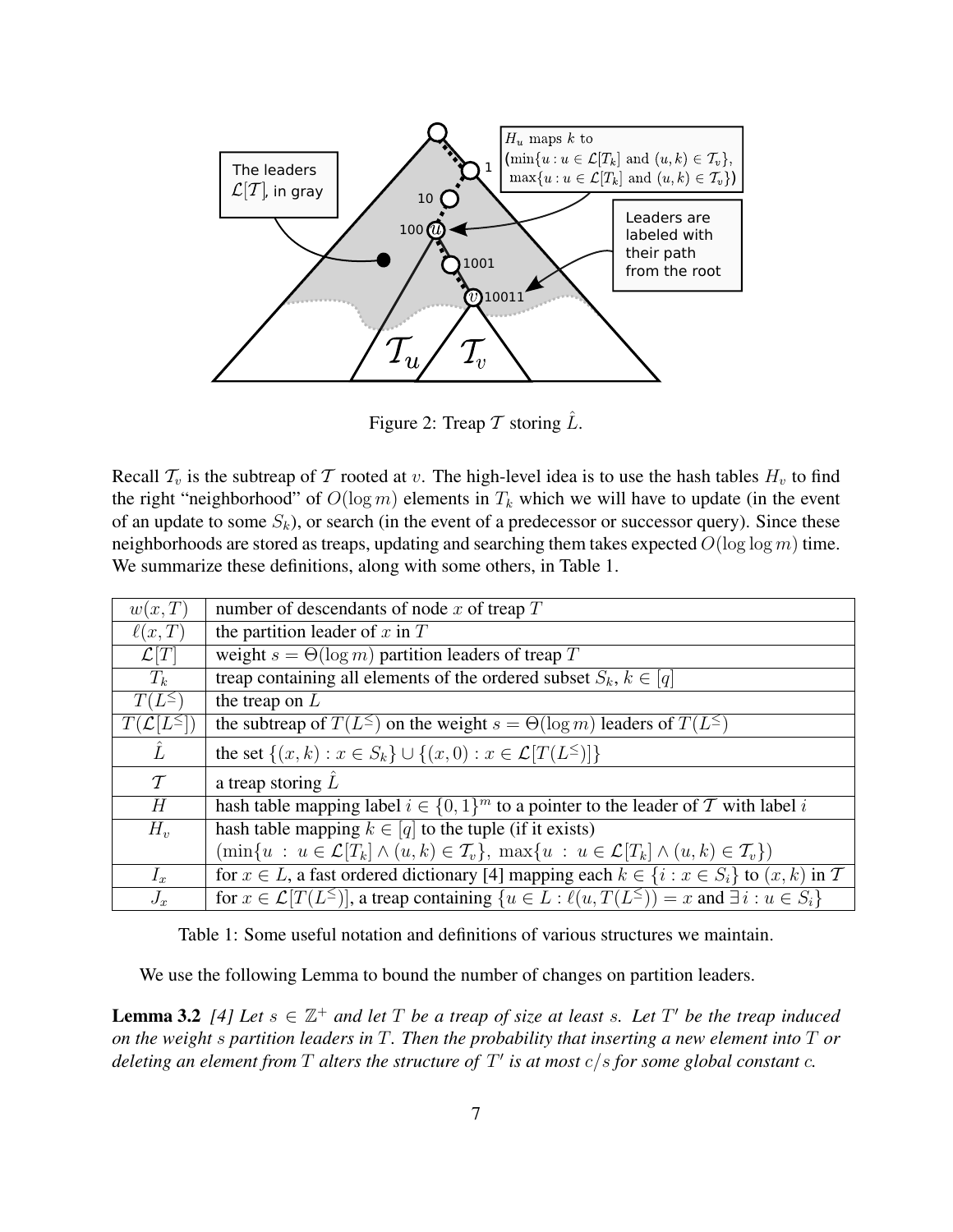Note that each partition set has size at most  $O(\log m)$ . The treaps  $T_k$ ,  $J_x$  and  $\mathcal{T}$ , and the dictionaries  $I_x$  from Table [1](#page-8-1) are stored explicitly. We also store the minimum and maximum element of each  $\mathcal{L}[T_k]$  explicitly. We use a total ordering for  $\hat{L}$  as follows:  $(x, k) < (x', k')$  if  $x < x'$  or if  $x = x'$  and  $k < k'$ .

**OMP Insert & Delete Operations:** These operations remain largely the same as in the order maintenance structure of [\[4\]](#page-23-2). We assume that when  $x \in L$  is deleted it is not in any set  $S_k$ . The main difference is that if the set  $\mathcal{L}[T(L^{\leq})]$  changes we will need to update the treaps  $\{J_v : v \in$  $\mathcal{L}[T(L^{\leq})]\}, T$ , and the tables  $\{H_v : v \in \mathcal{L}[T]\}$  appropriately.

Note that we can easily update  $H_v$  in time linear in  $|\mathcal{T}_v|$  using in-order traversal of  $\mathcal{T}_v$ , assuming we can test if x is in  $\mathcal{L}[T_k]$  in  $O(1)$  time. To accomplish this, for each k we can store  $\mathcal{L}[T_k]$  in a hash table. Thus using Theorem [2.3](#page-5-0) we can see that all necessary updates to  $\{H_v : v \in \mathcal{T}\}\$  take expected  $O(\log m)$  time. Clearly, updating T itself requires only expected  $O(\log m)$  time. Finally, we bound the time to update the treaps  $J_v$  by the total cost to update  $T(L[L^{\leq}])$  if the rotation of subtrees of size k costs  $k + \log m$ , which is  $O(\log m)$  by Theorem [2.3.](#page-5-0) This bound holds because  $|J_v| = O(\log m)$  for any v, and any tree rotation on  $T(L^{\le})$  causes at most 3s elements of  $T(L^{\le})$ to change their weight s leader. Therefore only  $O(\log m)$  elements need to be added or deleted from the treaps  $\{J_v : v \in T(\mathcal{L}[L^{\leq}])\}$ , and we can batch these updates in such a way that each takes expected amortized  $O(1)$  time. However, we need only make these updates if  $\mathcal{L}[T(L^{\leq})]$ changes, which by Lemma [3.2](#page-8-2) occurs with probability  $O(1/\log m)$ . Hence the expected overall cost is  $O(1)$ .

**Predecessor & Successor:** Suppose we wish to find the predecessor of x in  $S_k$ . (Finding the successor is analogous.) If  $x \in S_k$  we can test this in expected  $O(\log \log m)$  time using  $I_x$ . So suppose  $x \notin S_k$ . We will first find the predecessor w of  $(x, k)$  in T as follows. (We can handle the case that w does not exist by adding a special element to  $L$  that is smaller than all other elements and is considered to be part of  $\mathcal{L}[T(L^{\leq})]$ ). First search  $I_x$  for the predecessor  $k_2$  of  $k$  in  $\{i : x \in S_i\}$ in  $O(\log \log m)$  time. If  $k_2$  exists, then  $w = (x, k_2)$ . Otherwise, let y be the leader of x in  $T(L^{\leq})$ , and let y' be the predecessor of y in  $\mathcal{L}[T(L^{\leq})]$ . Then either  $w \in \{(y', 0), (y, 0)\}$  or else  $w = (z, k_3)$ , where  $z = \max\{u : u < x \text{ and } u \in J_y \cup J_{y'}\}$  and  $k_3 = \max\{i : z \in S_i\}$ . Thus we can find w in expected  $O(\log \log m)$  time using fast finger search for y', treap search on the  $O(\log m)$  sized treaps in  $\{J_v : v \in \mathcal{L}[T(L^{\leq})]\}$ , and the fast dictionaries  $\{I_x : x \in L\}$ .

We will next find the predecessor w' or the successor w'' of x in  $\mathcal{L}[T_k]$ . Note that if we have w' we can find w'' quickly via fast finger search, and vice versa. If  $w \in \mathcal{L}[T_k] \times \{k\}$ , then  $w = w'$ and we can test this in constant time if we store the subtree sizes in the treaps  $T_k$ . So assume  $w \notin \mathcal{L}[T_k] \times \{k\}$ . We start from w and consider its leader  $\ell(w)$  in T. We first binary search on the path P from the root of T to  $\ell(w)$  for the deepest node u' such that  $\mathcal{T}_{u'}$  contains at least one node from  $\mathcal{L}[T_k] \times \{k\}$ . (In particular, this means that this subtreap also contains a node  $(u, k)$  where u is either the predecessor or successor of x in  $\mathcal{L}[T_k]$ . If no node on the path has this property, then  $S_k$  is empty.) The binary search is performed on the length of the prefix of the label of  $\ell(w)$ . Given a prefix  $\alpha$ , we look up the node p with label  $\alpha$  using H, and test whether  $\mathcal{T}_p$  contains at least one node from  $\mathcal{L}[T_k] \times \{k\}$  using  $H_p$ . If so, we increase the prefix length. Otherwise we decrease it.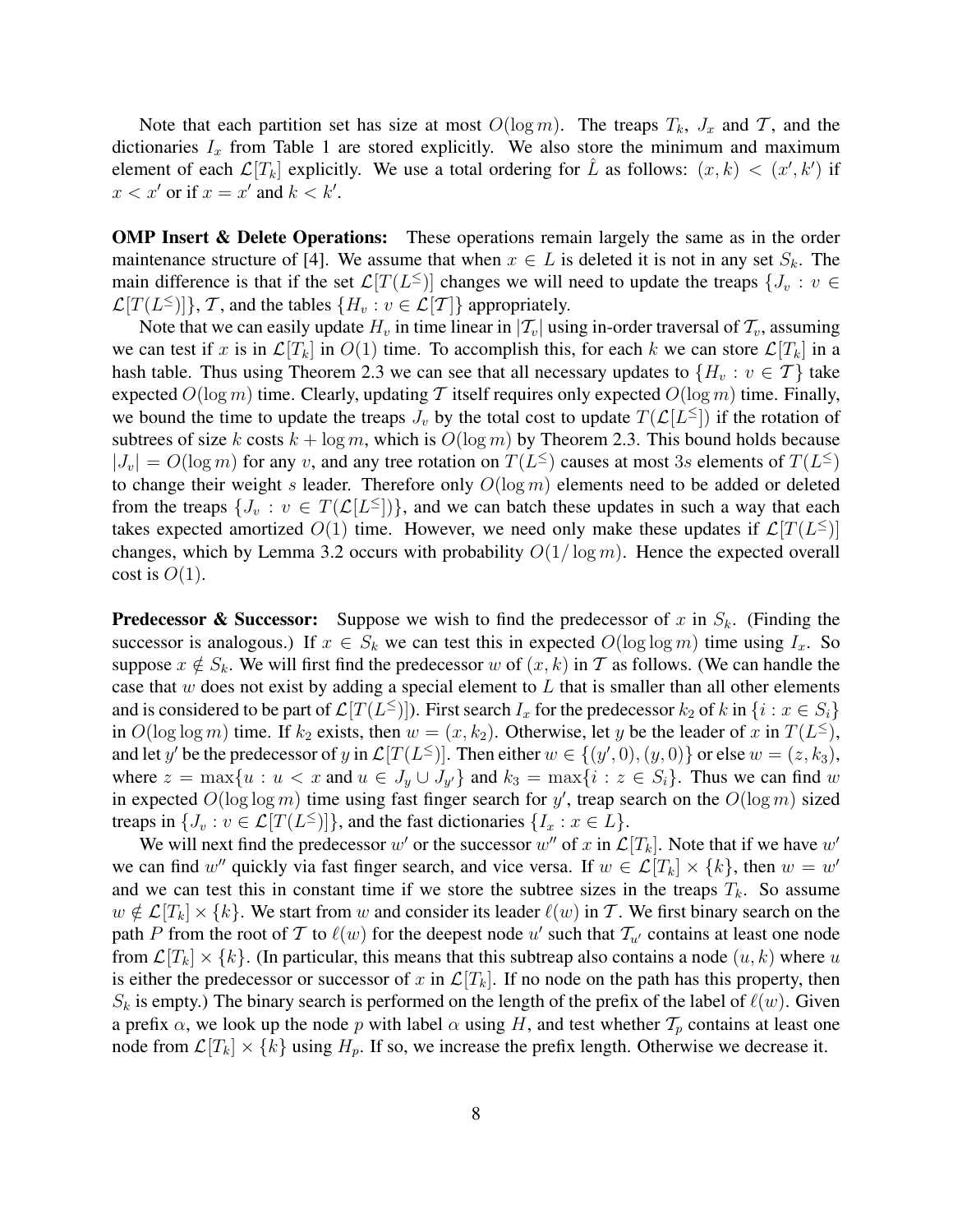Next use  $H_{u'}$  to obtain  $u_{\min} = \min\{u : u \in \mathcal{L}[T_k] \text{ and } (u,k) \in \mathcal{T}_{u'}\}\$  and  $u_{\max} = \max\{u : u \in \mathcal{T}_{u'}\}$  $\mathcal{L}[T_k]$  and  $(u, k) \in \mathcal{T}_{u'}$ . Note that either (1)  $u_{\text{max}} < x$ , or (2)  $u_{\text{min}} > x$ , or (3)  $u_{\text{min}} < x < u_{\text{max}}$ .

In the first case, we claim that  $u_{\text{max}}$  is the predecessor of x in  $\mathcal{L}[T_k]$ . To prove this, note that the predecessor of x in  $\mathcal{L}[T_k]$  is the predecessor of w in  $\mathcal{L}[T_k]$  under the extended ordering for L. Now suppose for a contradiction that  $z \neq u_{\text{max}}$  is the predecessor of w in  $\mathcal{L}[T_k]$ . Thus  $u_{\text{max}} < z \leq w$ . Clearly,  $z \notin \mathcal{T}_{u'}$ , for otherwise we obtain a contradiction from the definition of  $u_{\text{max}}$ . However, it is easy to see that every node that is not in  $T_{u'}$  is either less than  $u_{\text{max}}$  or greater than w, contradicting the assumption that  $u_{\text{max}} < z \leq w$ . In the second case, we claim that  $u_{\text{min}}$  is the successor of x in  $\mathcal{L}[T_k]$ . The proof is analogous to the first case, and we omit it.

Thus, in the first two cases we are done. Consider the third case. We first prove that  $u' = \ell(w)$ in this case. Note that  $u_{\min} < x < u_{\max}$  implies  $u_{\min} \leq w < u_{\max}$ . Since there is an element of  $\mathcal{L}[T_k] \times \{k\}$  on either side of w in  $\mathcal{T}_{u'}$ , the child  $u'_c$  of  $u'$  that is an ancestor of w must have an element of  $\mathcal{L}[T_k] \times \{k\}$  in its subtree. From the definition of u', we may infer that  $u'_c$  was not on the  $\ell(w)$  to root path in T. Thus u' is the deepest node on this path, or equivalently  $u' = \ell(w)$ . Given that  $u' = \ell(w)$  and  $u_{\min} \leq w < u_{\max}$ , we next prove that at least one element of  $\{u_{\min}, u_{\max}\}\$  is within distance  $s = \Theta(\log m)$  of w in T. Note that because  $u'_c \notin \mathcal{L}[T]$ , its subtree  $\mathcal{T}_{u'_c}$  has size at most s. If  $u'_c$  is the left child of u', then  $u_{\min}$  is in this subtree as is w. The distance between  $u_{\text{min}}$  and w is thus at most  $s = \Theta(\log m)$  in T. If  $u'_c$  is the right child of u', then we may argue analogously that  $u_{\text{max}}$  and w are both in  $\mathcal{T}_{u_c}$  and thus  $u_{\text{max}}$  is within distance s of w.

Once we have obtained a node  $(u_{\text{near}}, k)$  in T such that  $u_{\text{near}} \in \mathcal{L}[T_k]$  and  $(u_{\text{near}}, k)$  is within distance  $d = O(\log m)$  of w in T, we find the predecessor w' and successor w'' of x in  $\mathcal{L}[T_k]$  via fast finger search on  $T_k$  using  $u_{\text{near}}$ . Note that the distance between  $u_{\text{near}}$  and the nearest of  $\{w', w''\}$ is at most d. This is because if  $u_{\text{near}} \leq w'$ , then every element e of  $\mathcal{L}[T_k]$  between  $u_{\text{near}}$  and  $w'$  must have a corresponding node  $(e, k) \in \mathcal{T}_{u'_c}$  between  $(u_{\text{near}}, k)$  and w, and there are at most d such nodes. Similarly, if  $u_{\text{near}} \geq w''$ , then every element e of  $\mathcal{L}[T_k]$  between  $w''$  and  $u_{\text{near}}$  must have a corresponding node  $(e, k) \in \mathcal{T}_{u'_c}$  between  $w$  and  $(u_{\text{near}}, k)$ , and there are at most  $d$  such nodes. Note that finding the predecessor and successor of x in  $T_k$  given a handle to a node in  $T_k$  at distance d from x takes  $O(\log(d))$  time in expectation [\[25\]](#page-25-4). In this case,  $d = O(\log m)$  so this step takes  $O(\log \log m)$  time in expectation.

Once we have found w' and w'', the predecessor and successor of x in  $\mathcal{L}[T_k]$ , we simply search their associated partitions of  $S_k$  for the predecessor of x in  $S_k$ . These partitions are both of  $O(\log m)$  size and can be searched in expected  $O(\log \log m)$  time. The total time to find the predecessor is thus  $O(\log \log m)$  in expectation.

OSP-Insert and OSP-Delete: *OSP-Delete* is analogous to *OSP-Insert*, hence we focus on *OSP-Insert*. Suppose we wish to add x to  $S_k$ . First, if x is not currently in any sets  $\{S_i : i \in [q]\}$ , then find the leader of x in  $T(L^{\leq})$ , say y, and insert x into  $J_y$  in expected  $O(\log \log m)$  time. Next, insert x into  $T_k$  as follows. Find the predecessor w of x in  $S_k$ , then insert x into  $T_k$  in expected  $O(1)$  time starting from w to speed up the insertion.

Find the predecessor w' of  $(x, k)$  in T as in the predecessor operation, and insert  $(x, k)$  into T using w' as a starting point. If neither  $\mathcal{L}[T_k]$  nor  $\mathcal{L}[T]$  changes, then no modifications to  $\{H_v:$  $v \in \mathcal{L}[T]$  need to be made. If  $\mathcal{L}[T_k]$  does not change but  $\mathcal{L}[T]$  does, as happens with probability  $O(1/\log m)$ , we can update T and  $\{H_v : v \in \mathcal{L}[T]\}$  appropriately in expected  $O(\log m)$  time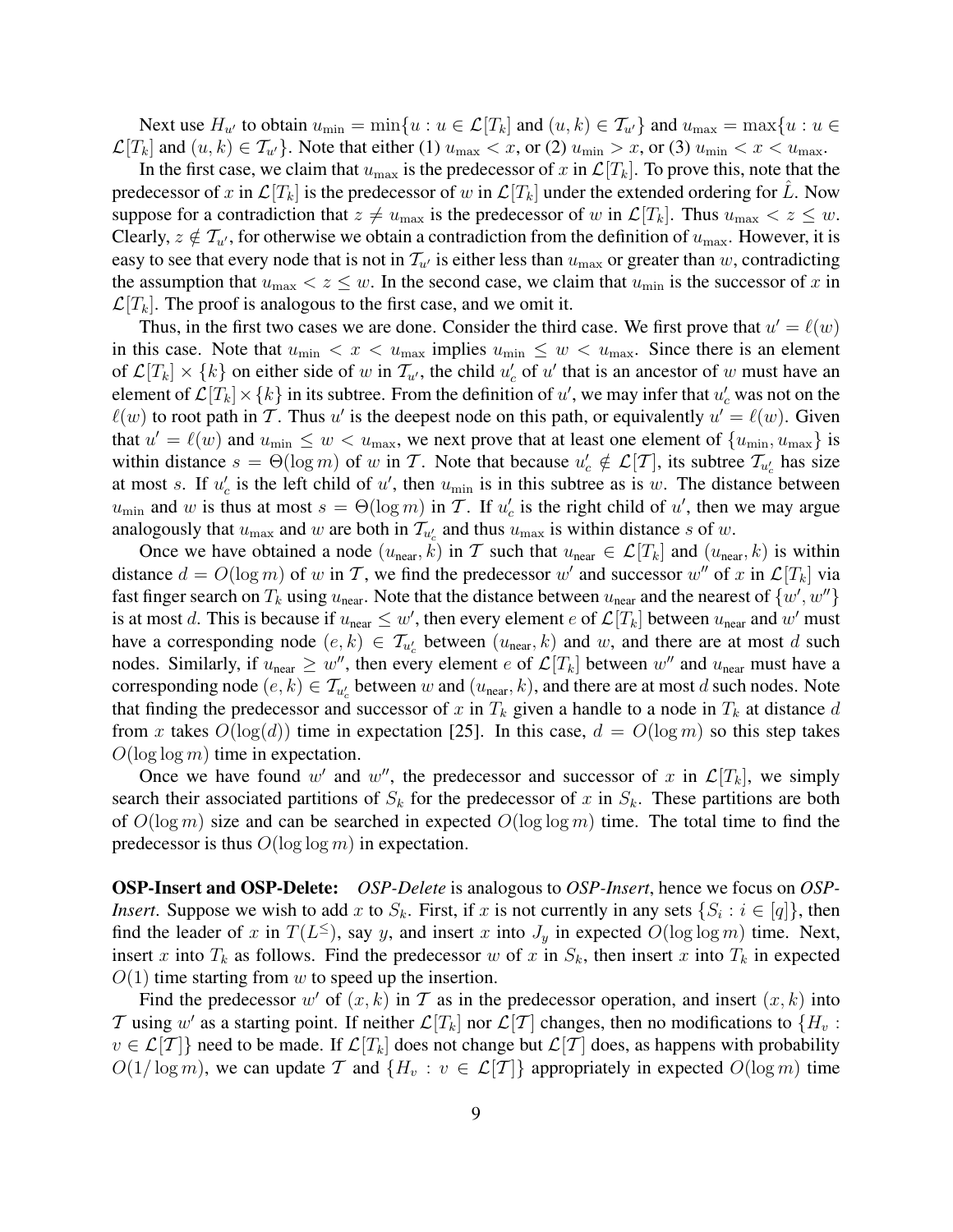by taking time linear in the size of the subtree to do rotations. If  $\mathcal{L}[T_k]$  changes, we must be careful when updating  $\{H_v : v \in \mathcal{L}[\mathcal{T}]\}$ . Let  $\mathcal{L}[T_k]$  and  $\mathcal{L}[T_k]'$  be the leaders of  $T_k$  immediately before and after the addition of x to  $S_k$ , and let  $\Delta_k := (\mathcal{L}[T_k] - \mathcal{L}[T_k]) \cup (\mathcal{L}[T_k] - \mathcal{L}[T_k])$ . Then we must update  $\{H_v : v \in \mathcal{L}[\mathcal{T}]\}$  appropriately for all nodes  $v \in \mathcal{L}[\mathcal{T}]$  that are descendants of  $(x, k)$  as before, but must also update  $H_v$  for any node  $v \in \mathcal{L}[T]$  that is an ancestor of some node in  $\{(u, k) : u \in \Delta_k\}$ . It is not hard to see that these latter updates can be done in expected  $O(|\Delta_k| \log m)$  time. Moreover,  $\mathbf{E} [|\Delta_k| \mid x \notin \mathcal{L}[T_k]'] \leq 1$  and  $\mathbf{E} [|\Delta_k| \mid x \in \mathcal{L}[T_k]'] = O(1)$ , since  $|\Delta_k|$  can be bounded by  $2(R+1)$ , where R is the number of rotations necessary to rotate x down to a leaf node in a treap on  $\mathcal{L}[T_k]'$ . This is essentially because each rotation can cause  $|\Delta_k|$  to increase by at most two. Since it takes  $\Theta(R)$  time to delete x given a handle to it, from Theorem [2.3](#page-5-0) we easily infer  $\mathbf{E}[R] = O(1)$ . Since the randomness for  $T_k$  is independent of the randomness used for T, these expectations multiply, for a total expected time of  $O(\log m)$ , conditioning on the fact that  $\mathcal{L}[T_k]$  changes. Since  $\mathcal{L}[T_k]$  only changes with probability  $O(1/\log m)$ , this part of the operation takes expected  $O(1)$  time. Finally, insert k into  $I_x$  in expected  $O(\log \log m)$  time, with a pointer to  $(x, k)$  in T.

**Space Analysis.** We now prove that our ordered subsets data structure uses  $O(m)$  space in expectation, where  $m = |L|$ . Table [1](#page-8-1) lists the objects that that the data structure uses. The order maintenance structure uses  $O(|L|)$  space. The hash table H, treap T, the collection of treaps  ${T_k : k \in [q]}$ , and the collection fast dictionaries  ${T_k : x \in L}$  each use only  $O(m)$  space. The collection  $\{J_x : x \in \mathcal{L}[T(L^{\leq})]\}$  uses only  $O(|L|)$  space. That leaves the space required by  ${H<sub>v</sub> : v \in \mathcal{L}[T]}.$  We claim these hash tables use  $O(m)$  space in expectation. To prove this, let  $X_{u,k}$  be a random variable denoting the number of hash tables in  $\{H_v : v \in \mathcal{L}[T]\}$  that map k to a tuple of the form  $(u, *)$  or  $(*, u)$ , where  $*$  denotes a wildcard that matches all nodes or null. (If  $H_v$  maps k the record  $(u, u)$ , we may count that record as contributing two to  $X_{u,k}$ ). The space required for  $\{H_v : v \in \mathcal{L}[\mathcal{T}]\}$  is then linear in the total number of entries of all hash tables, which is  $\sum_{u\in L}\sum_{k=1}^q X_{u,k}$ . Clearly, if  $u \notin S_k$  then  $X_{u,k} = 0$ . On the other hand, we claim that if  $x \in S_k$ then  $\mathbf{E}[X_{u,k}] = O(1)$ , in which case  $\mathbf{E}[\sum_{u \in L} \sum_{k=1}^{q} X_{u,k}] = O(m)$  by linearity of expectation. Assume  $u \in S_k$ . Note that if  $u \notin \mathcal{L}[T_k]$ , then  $X_{u,k} = 0$ , and  $\Pr[u \in \mathcal{L}[T_k]] = O(1/\log m)$  (the probability of any node being a weight s leader is  $O(1/s)$ , which is an easy corollary of Theorem [2.3\)](#page-5-0). Furthermore

$$
\mathbf{E}[X_{u,k} \mid u \in \mathcal{L}[T_k]] \leq \mathbf{E}[\text{depth of } (u,k) \text{ in } \mathcal{T}]
$$
  
=  $O(\log m)$ 

It follows that

$$
\mathbf{E}[X_{u,k}] = \mathbf{E}[X_{u,k} | u \in \mathcal{L}[T_k]] \cdot \mathbf{Pr}[u \in \mathcal{L}[T_k]]
$$
  
=  $O(\log m \cdot \frac{1}{\log m})$   
=  $O(1)$ 

## 4 Uniquely Represented Range Trees

Let  $P = \{p_1, p_2, \ldots, p_n\}$  be a set of points in  $\mathbb{R}^d$ . The well studied *orthogonal range reporting* problem is to maintain a data structure for  $P$  while supporting queries which given an axis aligned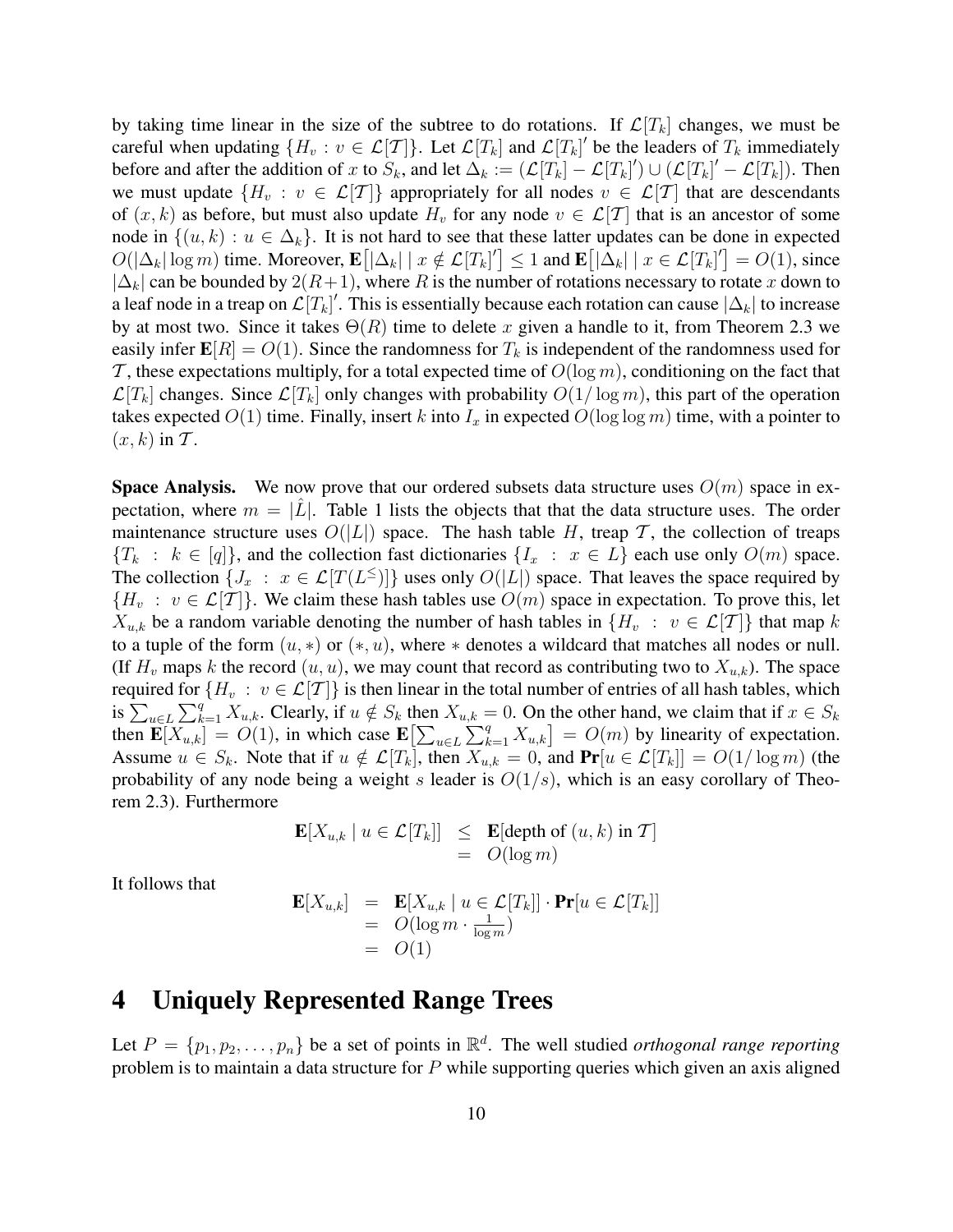box B in  $\mathbb{R}^d$  returns the points  $P \cap B$ . The dynamic version allows for the insertion and deletion of points. Chazelle and Guibas [\[8\]](#page-24-7) showed how to solve the two dimensional dynamic problem in  $O(\log n \log \log n)$  update time and  $O(\log n \log \log n + k)$  query time, where k is the size of the output. Their approach used fractional cascading. More recently Mortensen [\[17\]](#page-24-9) showed how to solve it in  $O(\log n)$  update time and  $O(\log n + k)$  query time using a sophisticated application of Fredman and Willard's q-heaps [\[12\]](#page-24-13). All of these techniques can be generalized to higher dimensions at the cost of replacing the first log n term with a log<sup>d-1</sup> n term [\[9\]](#page-24-14).

Here we present a uniquely represented solution to the problem. It matches the bounds of the Chazelle and Guibas version, except ours are in expectation instead of worst-case bounds. Our solution does not use fractional cascading and is instead based on ordered subsets. One could probably derive a UR version based on fractional cascading, but making dynamic fractional cascading UR would require significant work<sup>2</sup> and is unlikely to improve the bounds. Our solution is simple and avoids any explicit discussion of weight balanced trees (the required properties fall directly out of known properties of treaps).

<span id="page-12-0"></span>**Theorem 4.1** Let P be a set of n points in  $\mathbb{R}^d$ . There exists a UR data structure for the orthogonal *range query problem that uses expected*  $O(n \log^{d-1} n)$  *space and*  $O(d \log n)$  *random bits, supports point insertions or deletions in expected*  $O(log^{d-1}n \cdot log log n)$  *time, and queries in expected*  $O(\log^{d-1} n \cdot \log \log n + k)$  *time, where* k *is the size of the output.* 

If  $d = 1$ , simply use the dynamic ordered dictionaries solution [\[4\]](#page-23-2) and have each element store a pointer to its successor for fast reporting. For simplicity we first describe the two dimensional case. The remaining cases with  $d \geq 3$  can be implemented using standard techniques [\[9\]](#page-24-14) if treaps are used for the underlying hierarchical decomposition trees, as we describe below.

We will assume that the points have distinct coordinate values; thus, if  $(x_1, x_2), (y_1, y_2) \in P$ , then  $x_i \neq y_i$  for all i. (There are various ways to remove this assumption, e.g., the composite-numbers scheme or symbolic perturbations [\[9\]](#page-24-14).) We store P in a random treap T using the ordering on the first coordinate as our BST ordering. We additionally store  $P$  in a second random treap  $T'$ using the ordering on the second coordinate as our BST ordering, and also store  $P$  in an ordered subsets instance  $D$  using this same ordering. We cross link these and use  $T'$  to find the position of any point we are given in D. The subsets of D are  $\{T_v : v \in T\}$ , where  $T_v$  is the subtree of T rooted at v. We assign each  $T_v$  a unique integer label k using the coordinates of v, so that  $T_v$  is  $S_k$  in D. The structure is UR as long as all of its components (the treap and ordered subsets) are uniquely represented.

To insert a point p, we first insert it by the second coordinate in  $T'$  and using the predecessor of p in T' insert a new element into the ordered subsets instance D. This takes  $O(\log n)$  expected time. We then insert p into T in the usual way using its x coordinate. That is, search for where p would be located in  $T$  were it a leaf, then rotate it up to its proper position given its priority. As we rotate it up, we can reconstruct the ordered subset for a node v from scratch in time  $O(|T_v| \log \log n)$ . Using Theorem [2.3,](#page-5-0) the overall time is  $O(\log n \log \log n)$  in expectation. Finally, we must insert p into the subsets  $\{T_v : v \in T \text{ and } v \text{ is an ancestor of } p\}$ . This requires expected  $O(\log \log n)$ time per ancestor, and there are only  $O(\log n)$  of them in expectation. Since these expectations

<sup>&</sup>lt;sup>2</sup>We expect a variant of Sen's approach  $[26]$  could work.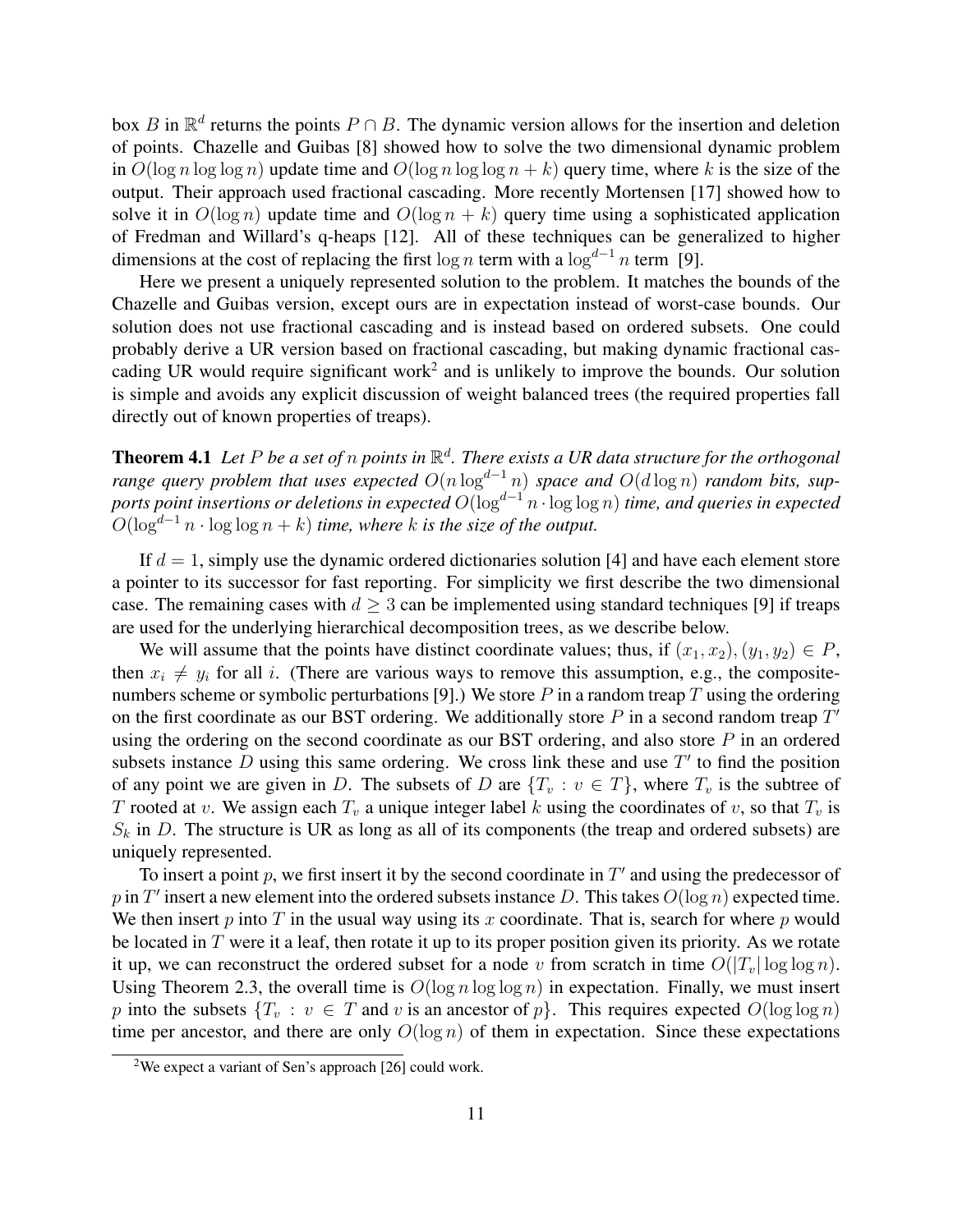are computed over independent random bits, they multiply, for an overall time bound of  $O(\log n \cdot$  $log log n$ ) in expectation. Deletion is similar.



<span id="page-13-0"></span>Figure 3: Answering 2-D range query  $(p, q)$ . Path W together with the shaded subtrees contain the nodes in the vertical stripe between  $p'$  and  $q'$ .

To answer a query  $(p, q) \in \mathbb{R}^2 \times \mathbb{R}^2$ , where  $p = (p_1, p_2)$  is the lower left and  $q = (q_1, q_2)$  is the upper right corner of the box  $B$  in question, we first search for the predecessor  $p'$  of  $p$  and the successor  $q'$  of q in T (i.e., with respect to the first coordinate). Please refer to Figure [3.](#page-13-0) We also find the predecessor  $p''$  of p and successor  $q''$  of q in  $T'$  (i.e., with respect to the second coordinate). Let w be the least common ancestor of p' and q' in T, and let  $A_{p'}$  and  $A_{q'}$  be the paths from p' and  $q'$  (inclusive) to w (exclusive), respectively. Let V be the union of right children of nodes in  $A_{p'}$  and left children of nodes in  $A_{q'}$ , and let  $S = \{T_v : v \in V\}$ . It is not hard to see that  $|V| = O(\log n)$  in expectation, that the sets in S are disjoint, and that all points in B are either in  $W := A_{p'} \cup \{w\} \cup A_{q'}$  or in  $\cup_{S \in \mathcal{S}} S$ . Compute W's contribution to the answer,  $W \cap B$ , in  $O(|W|)$  time by testing each point in turn. Since  $\mathbf{E}[|W|] = O(\log n)$ , this requires  $O(\log n)$  time in expectation. For each subset  $S \in \mathcal{S}$ , find  $S \cap B$  by searching for the successor of  $p''$  in S, and doing an in-order traversal of the treap in D storing S until reaching a point larger than  $q''$ . This takes  $O(\log \log n+|S\cap B|)$  time in expectation for each  $S \in \mathcal{S}$ , for a total of  $O(\log n \cdot \log \log n+k)$ expected time.

To bound the space required, note that each point p is stored in  $\text{depth}(p) + 1$  subsets in the ordered subsets instance D, where  $\text{depth}(p)$  is the depth of p in treap T. Since  $\mathbf{E}[\text{depth}(p)] =$  $O(\log n)$ , we infer that  $\mathbf{E}[\sum_{v} |T_{v}|] = O(n \log n)$ , and so D uses  $O(n \log n)$  space in expectation. Since the storage space is dominated by the requirements of  $D$ , this is also the space requirement for the whole data structure.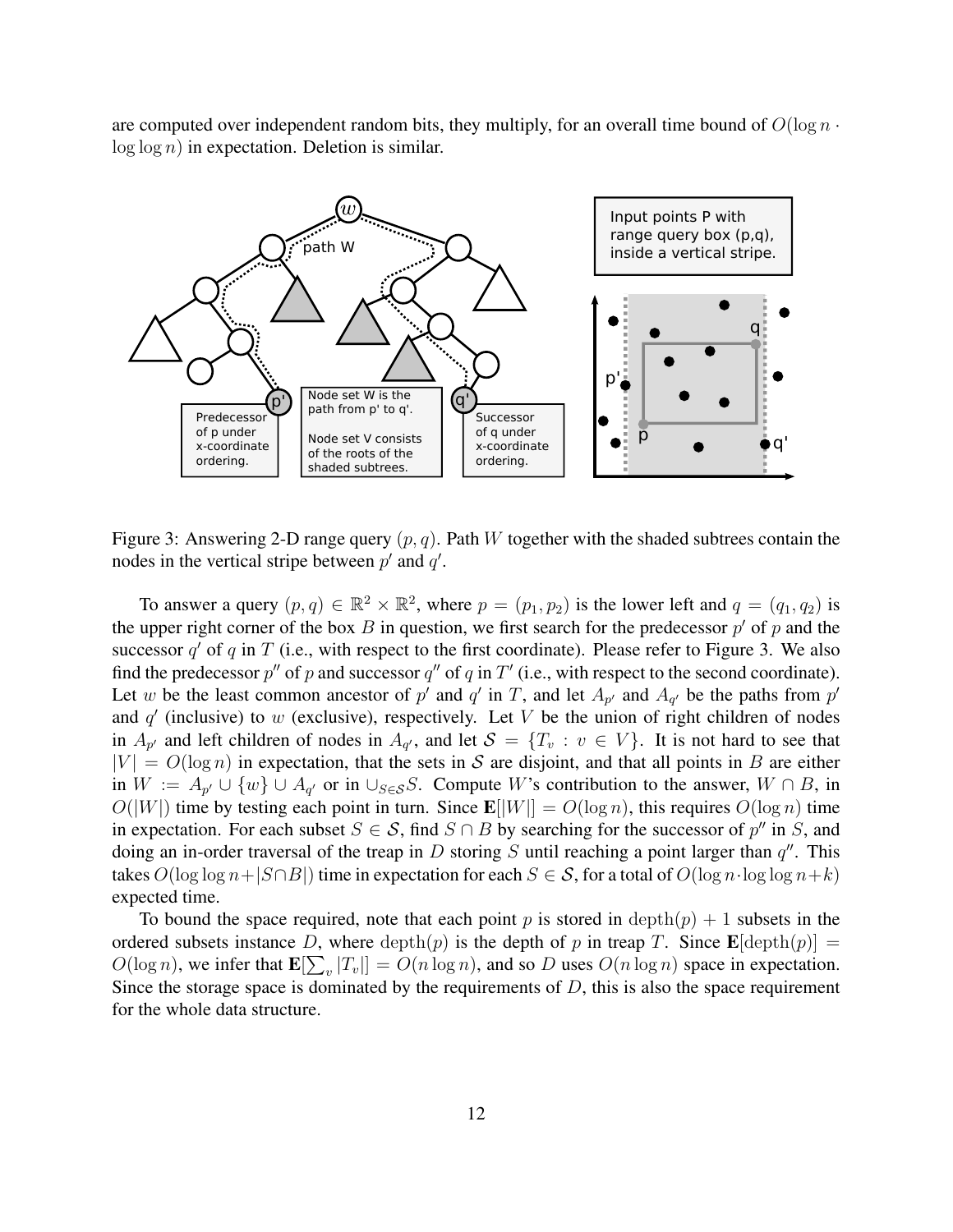**Extending to Higher Dimensions.** We show how to support orthogonal range queries for  $d \geq 3$ dimensions by reducing the d-dimensional case to the  $(d - 1)$ -dimensional case. That is, we complete the proof Theorem [4.1](#page-12-0) via induction on d, where the base cases  $d \in \{1,2\}$  are proven above. So assume Theorem [4.1](#page-12-0) is true in the  $(d-1)$ -dimensional case. Let  $P \subset \mathbb{R}^d$  be the input set of *n* points as before, and suppose the dimensions are labeled  $\{1, 2, \ldots, d\}$ . Store *P* in a random treap T using the  $d<sup>th</sup>$  coordinate of the points to determine the BST ordering, and a fresh 8-wise independent hash function to generate priorities. (Using fresh random bits implies that certain random variables are independent, and hence the expectation of their product is the product of their expectations. This fact aids our analysis considerably.) For each node  $v \in T$ , maintain a  $(d-1)$ -dimensional uniquely represented range tree data structure  $R_v$  on the points in  $T_v$ , where the point  $(x_1, x_2, \ldots, x_d)$  is treated as the  $(d-1)$ -dimensional point  $(x_1, x_2, \ldots, x_{d-1})$ . Inserting a point p then involves inserting p into T and modifying  $\{R_v : v \in T\}$  appropriately. Deleting a point is analogous. We can bound the running time for these operations as follows.

Inserting p into T takes  $O(\log n)$  time. We will also need to update  $R_v$  for each v that is an ancestor of p in T, by inserting p into it. Note that p has expected  $O(\log n)$  depth by Theorem [2.3,](#page-5-0) and we can insert p into any  $R_v$  in expected  $O(\log^{d-2} n \cdot \log \log n)$  time by the induction hypothesis, Thus we can update  $\{R_v : v \text{ is an ancestor of } p \text{ in } T\}$  in expected  $O(\log^{d-1} n \cdot \log \log n)$  time. (Here we have used the fact that the depth of p and the time to insert p into some fixed  $R<sub>v</sub>$  are independent random variables.) Finally, inserting  $p$  into  $T$  will in general have involved rotations, thus requiring significant changes to some of the structures  $R<sub>v</sub>$  for nodes v that are descendants of p in T. However, it is relatively easy to see that we can rotate along an edge  $\{u, v\}$  and update  $R_u$ and  $R_v$  in expected time

$$
O\left((|T_u| + |T_v|)\log^{d-2} n \cdot \log \log n\right)
$$

using the induction hypothesis. Using Theorem [2.3](#page-5-0) with rotation cost  $f(k) = O(k \log^{d-2} n \cdot$ log log n) then implies that these rotations take a total of  $O(\log^{d-1} n \cdot \log \log n)$  expected time. (Here we rely on the fact that for any fixed u and v,  $|T_u|$  and the time to update  $R_v$  are independent.) This yields an overall running time bound for insertions of expected  $O(\log^{d-1} n \cdot \log \log n)$  time. The same argument applies to deletions as well.

Queries in higher dimensions resemble queries in two dimensions. Given a d-dimensional box query  $(p, q)$ , we find the predecessor p' of p in T and the successor q' of q in T. Let w be the least common ancestor of  $p'$  and  $q'$  and let  $A_{p'}$  and  $A_{q'}$  be the paths from  $p'$  and  $q'$  (inclusive) to w (exclusive), respectively. Let V be the union of right children of nodes in  $A_{p'}$  and left children of nodes in  $A_{q'}$ . For each  $v \in A_{p'} \cup \{w\} \cup A_{q'}$ , test if v is in box  $(p, q)$ . This takes  $O(d \log n)$  time in expectation, which is  $O(\log^{d-1} n)$  for  $d \geq 2$ . Finally, issue a query  $(\bar{p}, \bar{q})$  to each  $R_v$  for each  $v \in$ V, where  $\bar{x}$  is the projection of x onto the first  $(d-1)$  dimensions, so that if  $x = (x_1, \ldots, x_d)$  then  $\bar{x} = (x_1, \ldots, x_{d-1})$ . The results of these queries are disjoint, each takes  $O(\log^{d-2} n \cdot \log \log n + k)$ time in expectation by the induction hypothesis, and and there are  $O(\log n)$  of them in expectation. Since the query times (conditioned on the set of points stored in each structure  $R_v$ ) and the number of queries made are independent random variables, the total running time is  $O(\log^{d-1} n \cdot \log \log n +$  $k$ ) in expectation, where k is the size of the output.

We now show that the space usage of our data structure is  $O(n \log^{d-1} n)$  in expectation. As before, we proceed by induction on d. Assume that the space usage is  $O(n \log^{d-2} n)$  in expectation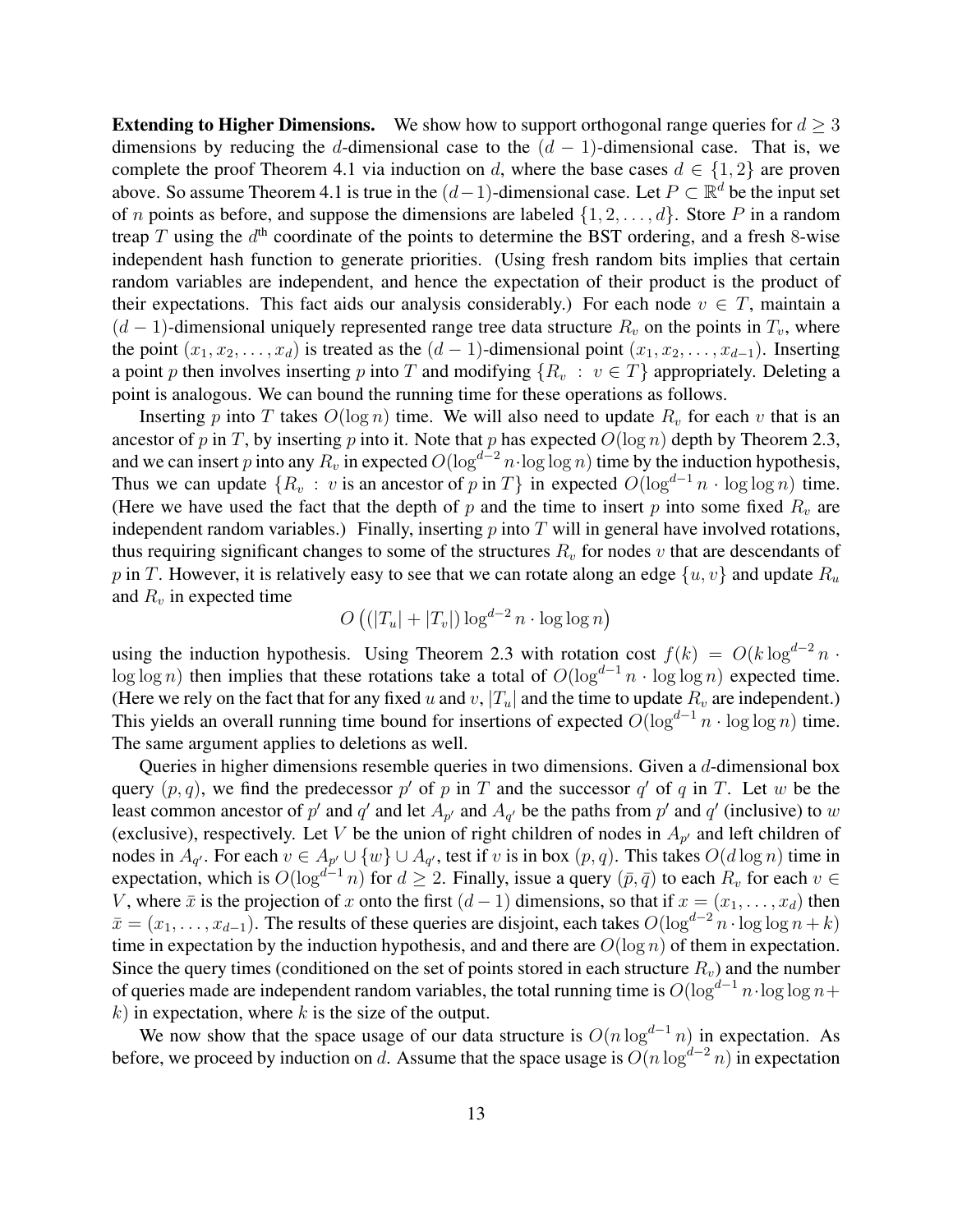for a  $(d-1)$ -dimensional point set. The space usage is dominated by the structures  $\{R_v : v \in T\}$ , which by the induction hypothesis and linearity of expectation require

$$
O\left(\sum_{v \in T} |T_v| \log^{d-2} |T_v|\right) \quad \text{which is} \quad O\left(\sum_{v \in T} |T_v| \log^{d-2} n\right)
$$

space in expectation, where  $T$  is a random treap. Computing the expectation over the choice of random treap, the space usage is thus bounded by

$$
\mathbf{E}\left[\sum_{v\in T}|T_v|\log^{d-2}n\right] = \mathbf{E}\left[\sum_{v\in T}|T_v|\right]\cdot\log^{d-2}n
$$

However treaps have expected logarithmic subtree size [\[25\]](#page-25-4), so  $\mathbf{E}[\sum_{v \in T} |T_v|] = \sum_{v \in T} \mathbf{E}[|T_v|] =$  $\sum_{v \in T} O(\log n) = O(n \log n)$ . The total space required is therefore  $O(n \log^{d-1} n)$ .

# 5 Horizontal Point Location & Orthogonal Segment Intersection

Let  $S = \{(x_i, x'_i, y_i) : i \in [n]\}$  be a set of *n* horizontal line segments. In the *horizontal point location problem* we are given a point  $(\hat{x}, \hat{y})$  and must find  $(x, x', y) \in S$  maximizing y subject to the constraints  $x \leq \hat{x} \leq x'$  and  $y < \hat{y}$ . In the related *orthogonal segment intersection problem* we are given a vertical line segment  $s = (x, y, y')$ , and must report all segments in S intersecting it, namely  $\{(x_i, x'_i, y_i) : x_i \le x \le x'_i \text{ and } y \le y_i \le y'\}$ . In the dynamic version we must additionally support updates to S. As with the orthogonal range reporting problem, both of these problems can be solved using fractional cascading and in the same time bounds [\[8\]](#page-24-7)  $(k = 1$  for point location and is the number of lines reported for segment intersection). Mortensen [\[16\]](#page-24-8) improved orthogonal segment intersection to  $O(\log n)$  updates and  $O(\log n + k)$  queries.

We extend our ordered subsets approach to obtain the following results for horizontal point location and range reporting.

**Theorem 5.1** Let S be a set of n horizontal line segments in  $\mathbb{R}^2$ . There exists a uniquely repre*sented data structure for the point location and orthogonal segment intersection problems that uses*  $O(n \log n)$  *space, supports segment insertions and deletions in expected*  $O(\log n \cdot \log \log n)$  *time, and supports queries in expected*  $O(\log n \cdot \log \log n + k)$  *time, where* k *is the size of the output. The data structure uses*  $O(\log n)$  *random bits.* 

#### <span id="page-15-0"></span>5.1 The Data Structures

We will first obtain a hierarchical decomposition  $D$  of the plane into vertical slabs (in a manner akin to segment trees) using a random treap  $T$  on the endpoints  $E$  of segments in  $S$ . The treap  $T$ uses the natural ordering on the first coordinate to determine the BST ordering. For  $a, b \in \mathbb{R}^2$  with  $a = (a_x, a_y)$  and  $b = (b_x, b_y)$ , we let  $[a, b]$  denote the vertical slab  $\{(x, y) : a_x \le x \le b_x, y \in \mathbb{R}\}.$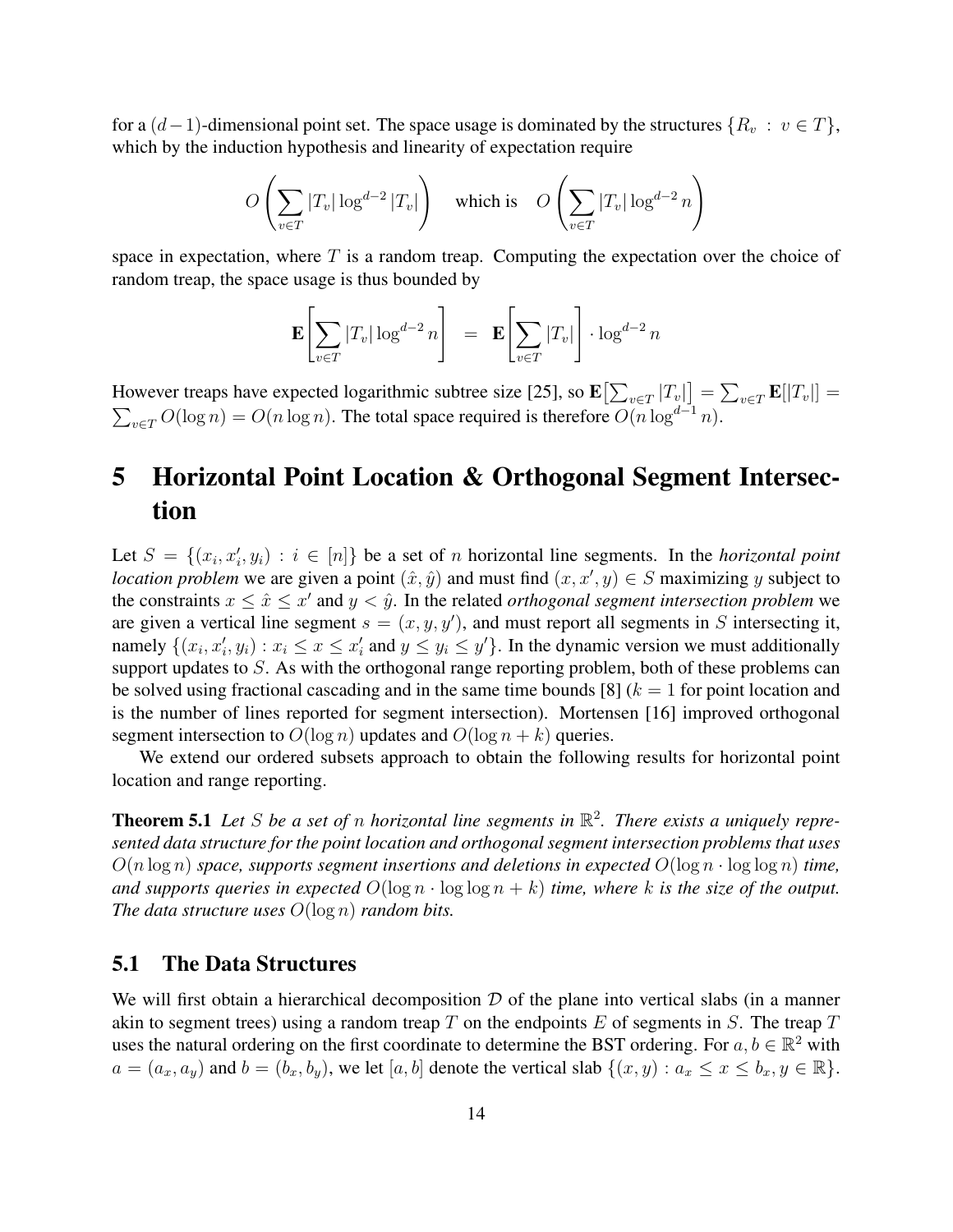The decomposition has as its root the whole plane; for concreteness we may imagine it as the vertical slab  $[(-\infty, 0), (+\infty, 0)]$ . A node  $[a, b]$  in D has children  $[a, c]$  and  $[c, b]$  if  $c = (c_x, c_y) \in E$ is the highest priority node in T such that  $a_x < c_x < b_x$ . Note that the decomposition tree D has nearly the same structure as T. To obtain the structure of D from T, it suffices to add nodes to T so that the root has degree two, and every other original node in  $T$  has degree three. It will be useful to associate each node  $v \in T$  with a node  $\overline{v} \in \mathcal{D}$ , as follows: label the nodes of T and D as in a trie, and for  $u \in T$  and  $w \in \mathcal{D}$  let  $w = \bar{u}$  iff u and w have the same label.

Each  $[a, b] \in \mathcal{D}$  also has an associated subset of line segments in S, which we denote by  $S_{[a,b]}$ . In particular, line segment  $(x, x', y) \in S$  is *associated* with  $[a, b]$  if  $[a, b] \subseteq [x, x']$  and for all ancestors  $[a', b']$  of  $[a, b]$ ,  $[a', b'] \nsubseteq [x, x']$ . Note that  $s \in S$  may be associated with as many as  $O(\log n)$  nodes in  $D$ , in expectation. We store the sets  $\{S_{[a,b]} : [a,b] \in D\}$  in an ordered subsets structure, using the natural order on the second coordinate as our total order. As with range searching we also keep a treap  $T'$  on  $S$  ordered by the second coordinate which is used to insert new elements into the ground set L of the ordered subset structure.

To answer a point location query on a point  $p = (x, y)$ , first search for the narrowest slab  $[a, b] \in \mathcal{D}$  with  $a \leq x \leq b$ . Let P be the path from this node to the root of D. Insert y into L of the OSP instance (using T') and for each  $[a, b] \in P$ , search  $S_{[a,b]}$  for the predecessor of y using ordered subsets. Of these  $|P|$  segments, return the highest one.

To answer a segment intersection query on a vertical segment  $(x, y, y')$ , find the path P as in a point location query for  $(x, y)$ . For each  $[a, b] \in P$ , search  $S_{[a, b]}$  for the successor  $s_i$  of y, and report in order all segments in  $S_{[a,b]}$  from  $s_i$  to the greatest segment at height at most  $y'$ .

To insert a segment  $(x, x', y)$ , insert  $(x, y)$  and  $(x', y)$  into the treap T. As  $(x, y)$  and  $(x', y)$  are rotated up to their correct positions, modify D accordingly and construct the sets  $S_{[a,b]}$  of newly created slabs  $[a, b]$  from scratch. We construct a set  $S_{[a,b]}$  as follows. For each descendant e of a or b in T, determine if the segment with endpoint e is associated with  $[a, b]$  in constant time. If so, insert the segment into  $S_{[a,b]}$ . In order to guarantee that this procedure correctly constructs  $S_{[a,b]}$ , we show the following: Every segment associated with  $[a,b]$  in  $D$  has an endpoint that is a descendant of either  $a$  or  $b$  in  $T$ . See Claim [5.2](#page-17-0) for the proof.

Finally, we may need to insert  $(x, x', y)$  into sets  $S_{[a,b]}$  for slabs  $[a, b]$  that were not affected by the insertions of x and x' into T and the corresponding modifications to  $D$ . To find the sets to modify, find the path P from  $(x, y)$  to  $(x', y)$  in T, and consider  $S_{[a,b]}$  for each  $[a, b]$  that is a *child* of some node in  $\{\bar{v}: v \in P\}$ . For each, test in constant time if the new segment should be added to it, and add it accordingly. Deletion is similar.

### 5.2 The Analysis

We start with the running time for queries. Note that the decomposition tree  $D$  has nearly the same structure as T. To obtain the structure of  $D$  from T, it suffices to add nodes to T so that the root has degree two, and every other original node in  $T$  has degree three. Thus the path  $P$ has expected logarithmic length and can be found in logarithmic time. Performing the  $O(|P|)$ predecessor queries takes expected  $O(|P| \log \log n)$  time. In a point location query, finding the maximum height result takes  $O(|P|)$  time for a total of expected  $O(\log n \cdot \log \log n)$  time. For a segment intersection query, if there are  $k_{[a,b]}$  segments in  $S_{[a,b]}$  intersecting the query segment, we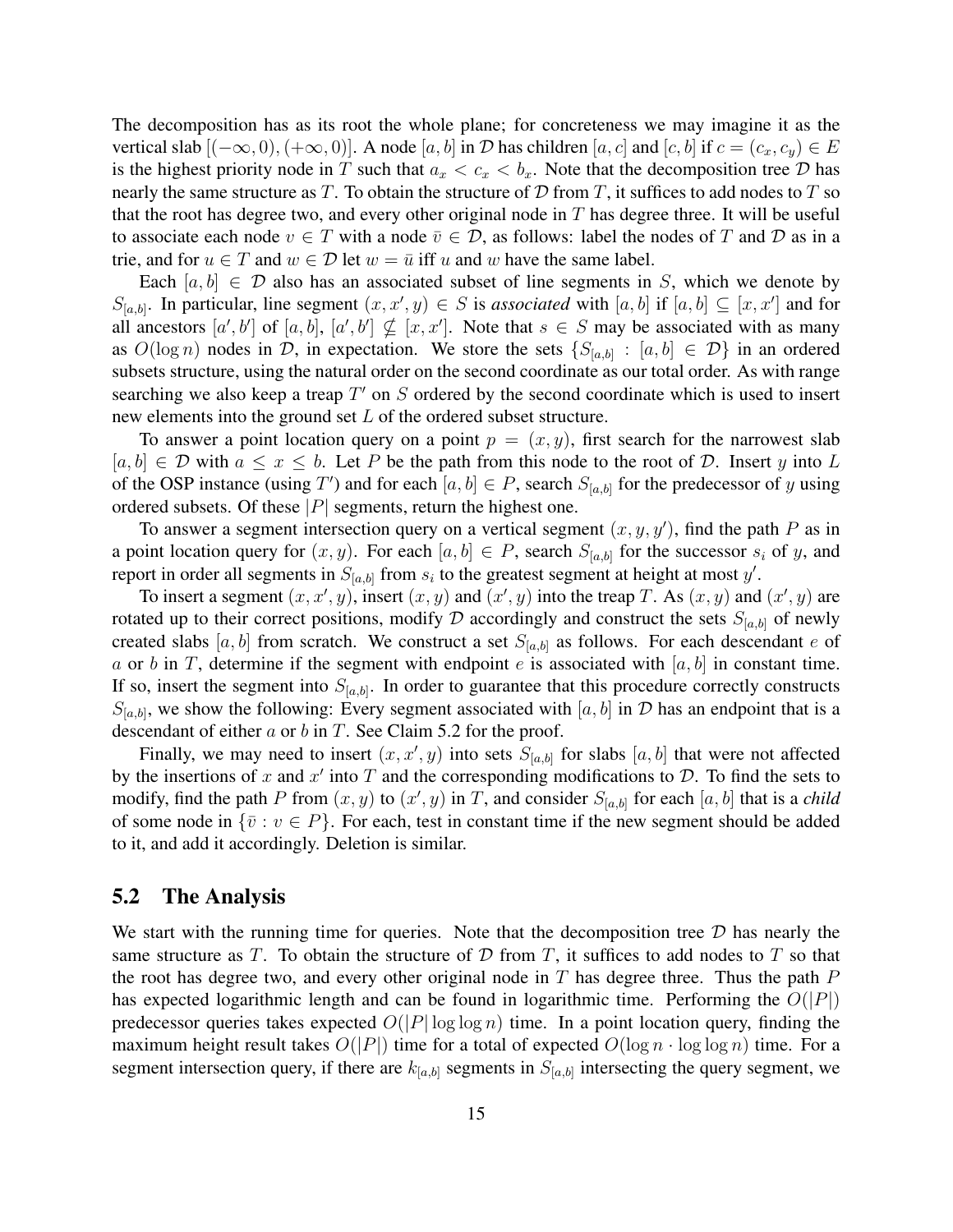

Figure 4: Rotation of the decomposition D and treap T about edge  $\{a, b\}$ , starting with slab  $[p, q]$ .

can report them in expected time  $O(\log \log n + k_{[a,b]})$  by either performing fast finger searches in the treap  $T_{[a,b]}$  which stores  $S_{[a,b]}$  (thus finding the successor of a node in expected  $O(1)$  time), or by storing pointers at each treap node  $v \in T_{[a,b]}$  to its successor. The total expected time is thus  $O(|P| \log \log n + \sum_{[a,b] \in P} k_{[a,b]}).$  Since each segment in the answer appears in exactly one set  $S_{[a,b]}$ , this total is  $O(\log n \cdot \log \log n + k)$ .

We now analyze the running time for insertions. We first bound the cost to insert  $(x, y)$  and  $(x', y)$  into T, do rotations in D, and create  $S_{[a,b]}$  for newly created slabs. Note that this costs the same as updating T, up to constant factors, if the cost to rotate a subtree of size z is  $z \log \log n$ . Thus, by Theorem [2.3](#page-5-0) the update time per insertion is  $O(\log n \cdot \log \log n)$  in expectation. Next we bound the cost to update  $S_{[a,b]}$  for preexisting slabs  $[a,b]$ . Let P be the path from  $(x, y)$  to  $(x', y)$  in T. It is easy to prove using Theorem [2.3](#page-5-0) that the expected length of P is  $O(\log n)$ . Thus the total time to make these updates is again  $O(\log n \cdot \log \log n)$  in expectation. The analysis for deletions is similar.

Finally we consider the space usage. Using Claim [5.2](#page-17-0) and the definition of segment association, it is not difficult to prove that a segment with endpoints  $e$  and  $e'$  can be associated with at most  $|P_{e,e'}|$  slabs, where  $P_{a,b}$  is the path from a to b in T. Since this is logarithmic in expectation, we conclude that each segment is stored at most  $O(\log n)$  times in expectation. Since treaps and our ordered subset structure take linear space in expectation, the total space usage is thus  $O(n \log n)$ in expectation.

<span id="page-17-0"></span>Claim 5.2 *In the data structure of section [5.1,](#page-15-0) every segment associated with* [a, b] *in* D *has an endpoint that is a descendant of either* a *or* b *in* T*.*

**Proof:** Fix a segment  $s = (x, x', y)$  with endpoints  $e = (x, y), e' = (x', y)$ . Let P be the treap path from e to  $e'$ , and let T' be the subtree of T containing P and all descendants of nodes in P. Suppose for a contradiction that s is associated with [a, b] but neither of its endpoints is a descendant of a or b. Thus  $[a, b] \subseteq [x, x']$  and for all ancestors  $[a', b']$  of  $[a, b]$ ,  $[a', b'] \nsubseteq [x, x']$ . Let  $a = (a_x, a_y)$  and  $b = (b_x, b_y)$ . Since s is associated with  $[a, b]$ , this implies  $x < a_x \leq b_x < x'$ . Note that  $[a, b] \in \mathcal{D}$ implies that one of  $\{a, b\}$  is a descendant of the other in T. Suppose b is a descendant of a (the other case is symmetric). We consider two cases:  $a \in T'$  and  $a \notin T'$ .

In the first case, clearly  $a \notin P$ , so a must be a descendant of some node  $v \in P$ . Then if  $c = (c_x, c_y)$  is the parent of a, then either  $c_x < a_x$  or  $c_x > b_x$ , since otherwise [a, b] would not be in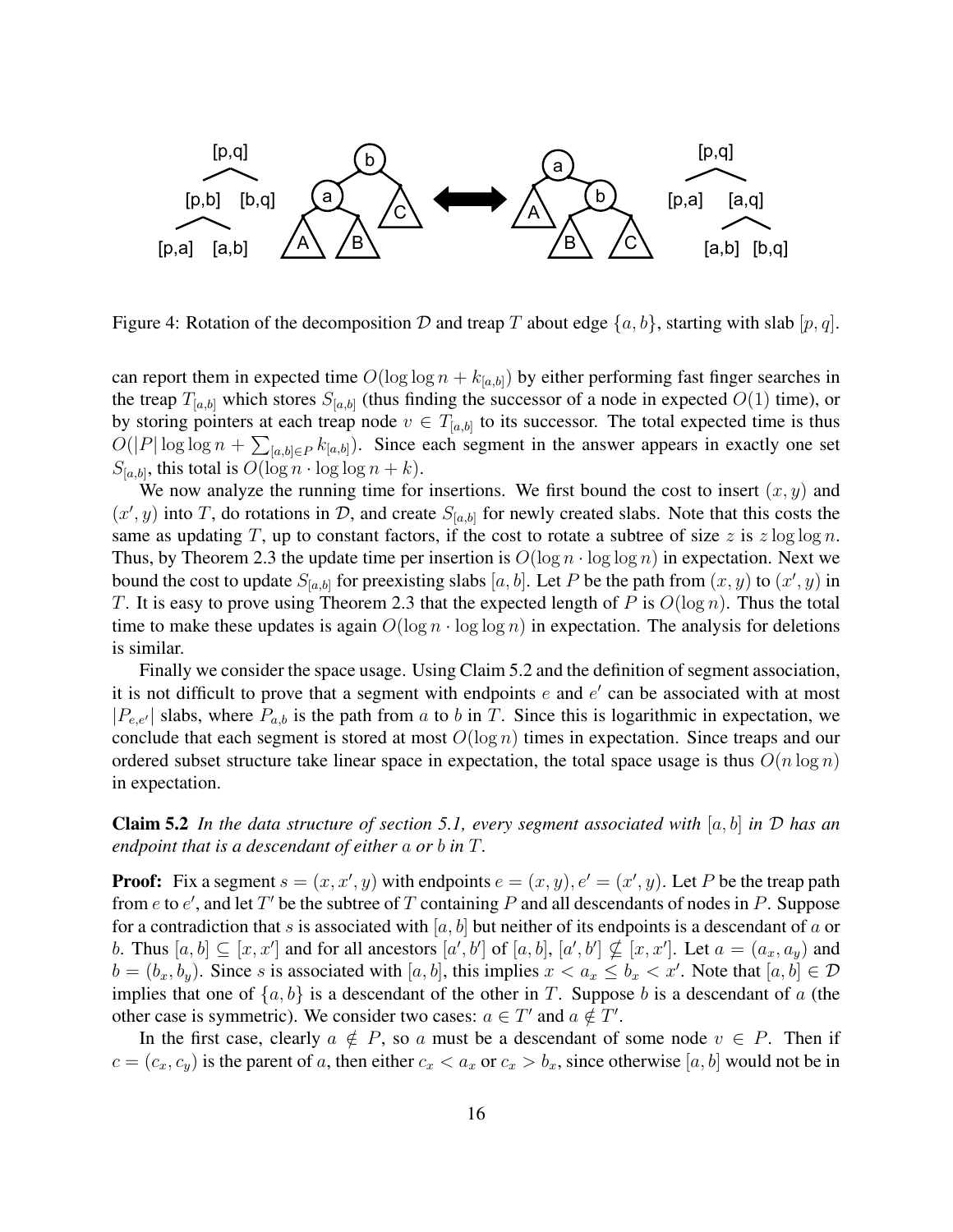D. However,  $c \in T'$ , thus  $x < c_x < x'$ , and so either  $[a, c]$  or  $[c, b]$  contains  $[a, b]$  and is contained in  $[x, x']$ , a contradiction.

In the second case,  $a \notin T'$ . By assumption, neither e nor e' is a descendant of a, and  $x <$  $a_x < x'$ , so there must be a treap node d with  $x < d_x < a_x$  with higher priority than both a and e, and a node d' with  $a_x < d'_x < x'$  with higher priority than both a and e'. However, a must be a descendant of at least one node in  $\{d, d'\}$ , and P must pass through ancestors of both d and  $d'$  (where each node is included among its own ancestors), contradicting the case assumption that  $a \notin T'.$ 

## 6 Uniquely Represented 2-D Dynamic Convex Hull

In this section we obtain a uniquely represented data structure for maintaining the convex hull of a dynamic set of points  $S \subset \mathbb{R}^2$ . The *convex hull* of S is defined as the minimal convex set containing S. The *vertices* of the convex hull of S are those points which cannot be written as convex combinations of the other points in  $S$ . For our purposes, the convex hull is represented by an ordered set consisting of the vertices of the convex hull. (For concreteness we may define the ordering as starting with the point with minimum  $x$ -coordinate and proceeding in clockwise order about the centroid of S.) To ease exposition, we will refer to this representation as the convex hull, and refer to the minimal convex set containing S as the *interior* of the convex hull.

Our approach builds upon the work of Overmars  $\&$  Van Leeuwen [\[21\]](#page-25-8). Overmars  $\&$  Van Leeuwen use a standard balanced BST  $T$  storing  $S$  to partition points along one axis, and likewise store the convex hull of  $T_v$  for each  $v \in T$  in a balanced BST. In contrast, we use treaps in both cases, together with the hash table in [\[4\]](#page-23-2) for memory allocation. Our main contribution is then to analyze the running times and space usage of this new uniquely represented version, and to show that even using only  $O(\log n)$  random bits to hash and generate treap priorities, the expected time and space bounds match that of the original version up to constant factors. Specifically, we prove the following.

**Theorem 6.1** Let  $n = |S|$ . There exists a uniquely represented data structure for 2-D dynamic *convex hull that supports point insertions and deletions in*  $O(log^2 n)$  *expected time, outputs the convex hull in*  $O(k)$  *time, where* k *is the number of points in the convex hull, reports if a query point is in the convex hull or in its interior in* O(log k) *expected time, finds the tangents to the convex hull from an exterior query point in* O(log k) *expected time, and finds the intersection of the convex hull with a query line in* O(log k) *expected time. Furthermore, the data structure uses*  $O(n)$  *space in expectation and requires only*  $O(\log n)$  *random bits.* 

Our Approach. We will discuss how to maintain only the *upper* convex hull, the lower convex hull is kept analogously. Let  $U \subseteq \mathbb{R}^2$  be the universe of possible points, S be our set of points, and N be an upper bound on the number of points to be stored. We maintain a top level random treap T on the points, using an 11-wise independent hash function  $h: U \to [N^3]$  to generate priorities, and using the natural ordering on the x-coordinates of the points as the key-ordering. That is,  $(x, y) < (x', y')$  in the key ordering iff  $x < x'$ . (For simplicity, we will assume no two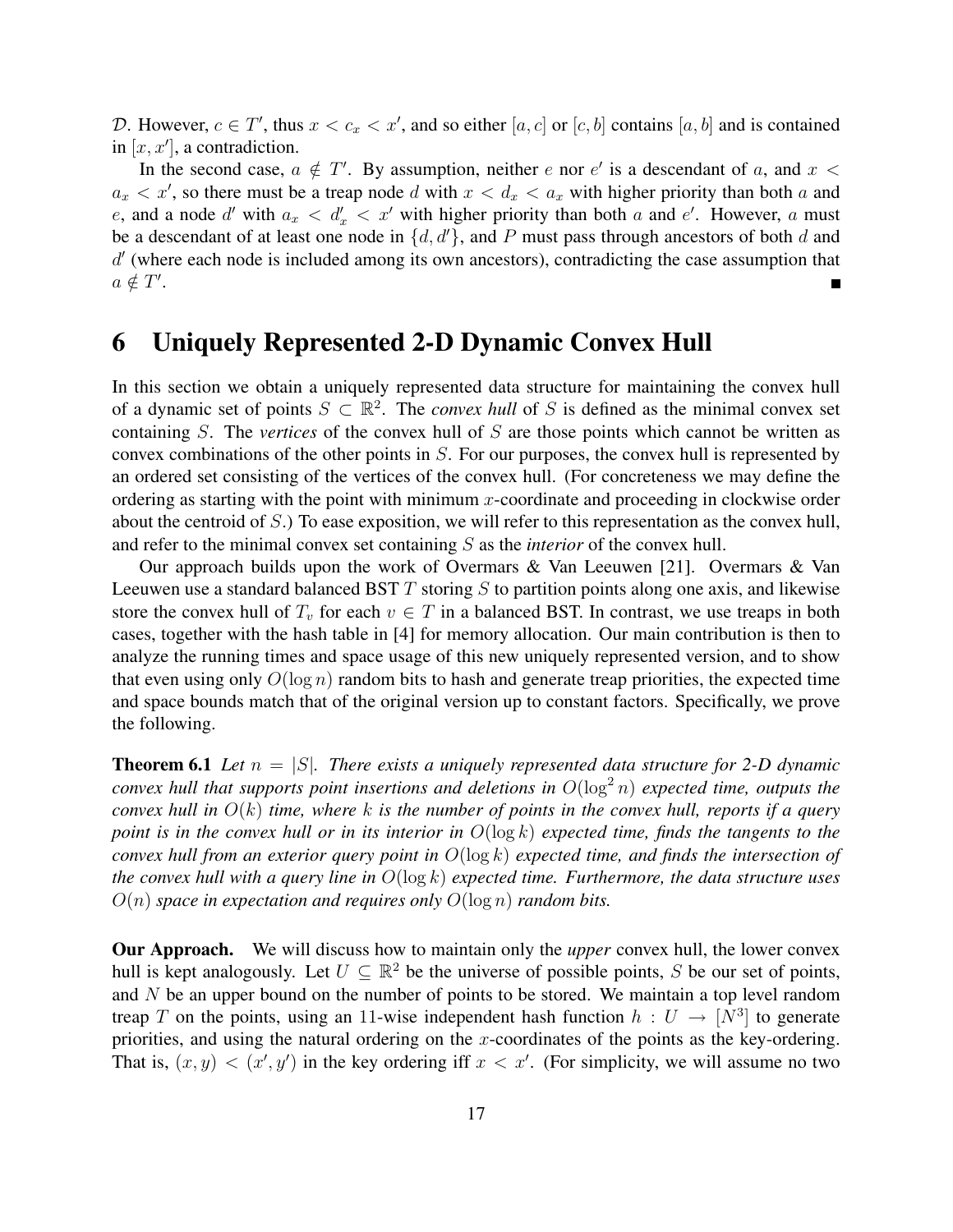points have the same x-coordinate, and that no three points are collinear.) Let  $V[T_v]$  denote the points in  $T_v$ . Each node v stores a point  $p \in S$  as well as the *convex hull* of  $V[T_v]$ . This convex hull is itself stored in a modified treap on  $V[T_v]$ , which we call  $H_v$ . Each treap in  $\{H_v : v \in T\}$ obtains key priorities from the same 8-wise independent hash function  $g: U \to [N^3]$ , and they all use the same key-ordering as T. We will also maintain with each node u in each  $H<sub>v</sub>$  pointers to its predecessor and successor in  $H<sub>v</sub>$  according to the key ordering. Abusing notation slightly, we will call these pointers  $pred(u)$  and  $succ(u)$ . Maintaining these pointers during updates is relatively straightforward, so we omit the details.

**Insertions.** Suppose we are currently storing point set  $S$ , and insert point  $p$ . First we identify the leaf position l that p would occupy in T if it had priority  $-\infty$ , and then rotate it up to its proper position (given its priority  $h(p)$ ). We then must recompute  $H<sub>v</sub>$  for all v in the path P from l to the root of T. For  $v \in P$  that are ancestors of p, we need only add p to  $H_v$  as described below. For each  $v \in P$  that is either p and one of its descendants, we must merge the convex hulls of v's children, and then add  $v$  to the result.

**Adding a Point.** We first consider adding a point u to  $H_v$ , assuming that u is not already in  $H_v$ . First, we can determine if u is in the upper convex hull of  $V[T_v]$  in expected  $O(\log |H_v|)$  as follows. Find the nodes  $a := \max\{w : w < u\}$  and  $b := \min\{w : w > u\}$ , which takes expected  $O(\log |H_u|)$  time. Then do a line side test to see if u is above or on line segment  $(a, b)$ . Point u is in the hull if and only if u is above or on  $(a, b)$ , otherwise not. If u is not in the hull, we leave  $H<sub>v</sub>$  unchanged. If u is in the hull, we must find the points x and y such that the upper hull is  $\{w \in H_v : w \leq x\} \cup \{u\} \cup \{w \in H_v : w \geq y\}.$  Once these are found, we can split  $H_v$  at x and y, join the appropriate pieces, and add u to get the upper hull in  $O(\log |H_v|)$  time.

We now discuss how to find x. Finding y is analogous. Let  $\text{line}(p, q)$  denote the line containing points p and q. Given a point  $w < u$ , we can conclude that  $x \leq w$  if u is above or on line(w, succ(w)). Additionally, we can conclude that  $x \geq w$  if u is below line(pred(w), w). Thus we can do a binary search for x by traversing the path from the root to x in  $H_v$ . Since we have the pointers to find succ( $\cdot$ ) and pred( $\cdot$ ) in constant time, it follows that we can find x in  $O(\text{depth}(x))$ time, where depth $(x)$  is the depth of x in  $H_v$ . By Theorem [2.3,](#page-5-0)  $\mathbf{E}[\text{depth}(x)] \leq 2\ln(|H_v|) + 1$ , so adding a point takes expected  $O(\log |H_v|)$  time.

The total time spent in adding points is  $O(\log^2 n)$  in expectation. To see this, note that each addition takes  $O(\log n)$  time in expectation, and there are at most the depth of l in T of them. Theorem [2.3](#page-5-0) states that  $\text{depth}(l)$  is  $O(\log n)$  in expectation. Finally,  $\text{depth}(l)$  is independent of the time taken for any point additions, since the former depends on  $h$  and the latter on  $g$ , so the expectation of their product is the product of their expectations.

**Merging Two Upper Hulls.** When rotating up the newly inserted point p in T, we must recompute  $H<sub>v</sub>$  for each v involved in a rotation. We do this by *merging* the hulls of the children of v, say  $u$  and  $w$ , and then add  $v$  as described above. We can do this so that the expected time for all merges when adding a point to the top-level treap is  $O(\log n)$ . Our approach mimics that of [\[21\]](#page-25-8).

Suppose we want to merge the hulls of the children of v, say u and w, and then add v as described above. We initially begin with  $H_u$  and  $H_w$  such that all of the points in the former are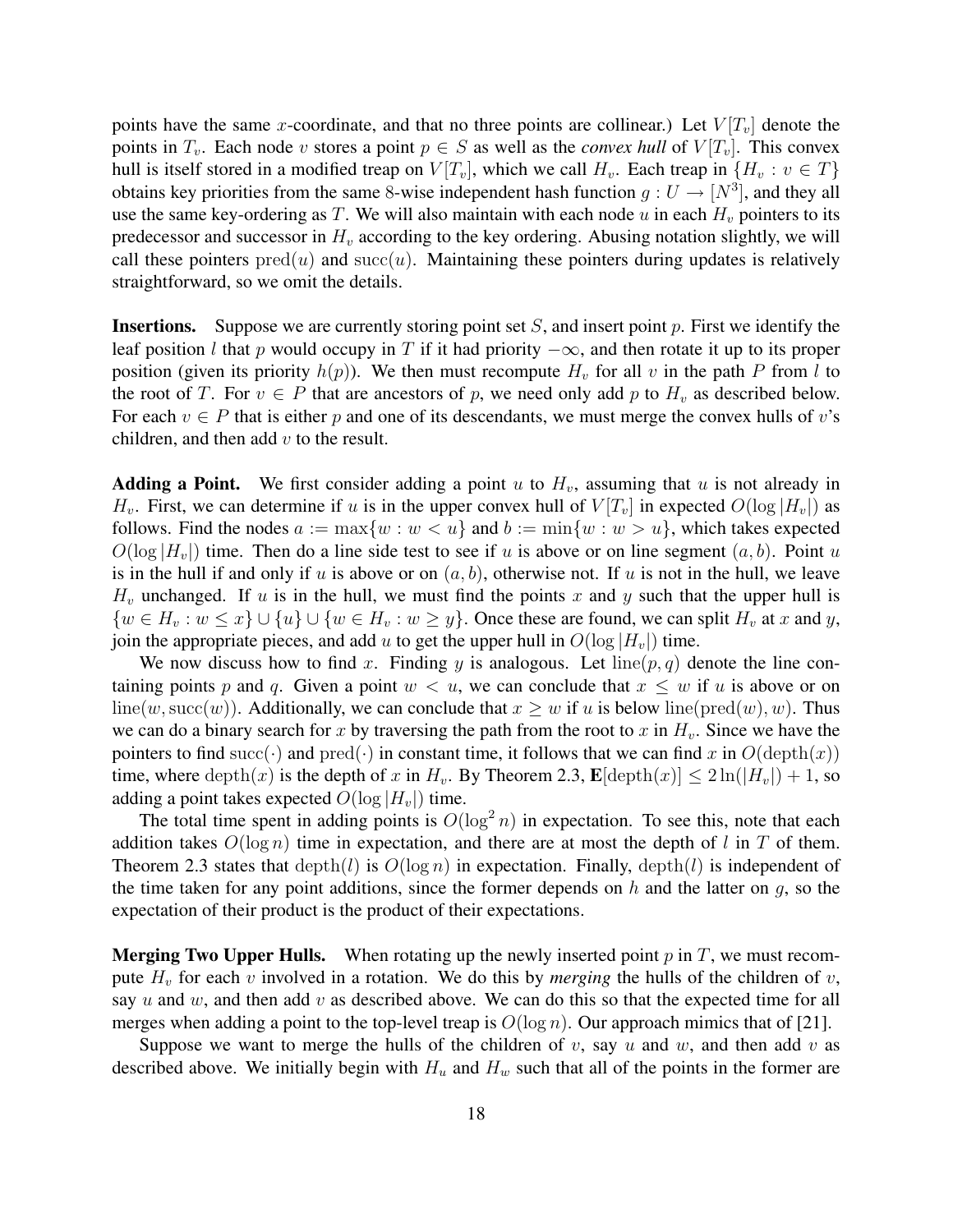smaller than all the points in the latter. We must find the *bridge* between them, that is, the pair of points  $(x, y)$  such that the upper hull of  $V[T_u] \cup V[T_w]$  is  $\{q \in H_u : q \leq x\} \cup \{q \in H_w : q \geq y\}.$ Once we find  $x$  and  $y$ , two splits and a join immediately gives us the treap representation of the desired upper hull in  $O(\log |V|T_v|)$  expected time.

To find the bridge  $(x, y)$ , we start with a guess  $(x_0, y_0) = (root(H_u), root(H_w))$ . We iteratively develop improved guesses  $(x_t, y_t)$ , maintaining the invariant that  $x_t$  is an ancestor of x and  $y_t$  is an ancestor of y. In each step, we replace at least one of  $\{x_t, y_t\}$  with one of its children to get  $(x_{t+1}, y_{t+1})$ , being careful to maintain the invariant. Clearly, after  $\text{depth}(x) + \text{depth}(y)$  steps, we find the bridge.



<span id="page-20-0"></span>Figure 5: Finding the bridge. Both the convex hull and treaps storing them are displayed, with the bridge nodes in black. To test the current guess for the bridge (thick dotted line), we employ lineside tests. The thin dotted lines denote lines of interest in each of the three cases. Nodes marked "X" are discovered not to be in the bridge.

To compute  $(x_{t+1}, y_{t+1})$  from  $(x_t, y_t)$ , we first find  $pred(x_t)$ ,  $pred(y_t)$ ,  $succ(x_t)$ , and  $succ(x_t)$ . Then, line-side tests can be used to find an improving move. Figure [5](#page-20-0) shows three of four cases, where the forth case is identical to case (b) if we swap the role of  $x_t$  and  $y_t$ . More specifically, we apply the following tests in order.

- 1. Test if line( $\text{pred}(x_t)$ ,  $x_t$ ) is below  $y_t$  (or equivalently, if line( $\text{pred}(x_t)$ ,  $y_t$ ) is above  $x_t$ ). If so, we may infer that  $x < x_t$  in the BST order, and thus we set  $x_{t+1}$  to be the left child of  $x_t$ . This is the case in Figure  $5(a)$ .
- 2. Test if  $\text{line}(y_t, \text{succ}(y_t))$  is below  $x_t$  (or equivalently, if  $\text{line}(x_t, \text{succ}(y_t))$  is above  $y_t$ ). If so, we may infer that  $y > y_t$  in the BST order, and thus we set  $y_{t+1}$  to be the right child of  $y_t$ . This is the case in Figures [5\(](#page-20-0)a) and [5\(](#page-20-0)b).
- 3. If neither of the above tests allowed us to make progress (i.e., line( $\text{pred}(x_t)$ ,  $x_t$ ) is above  $y_t$  and  $\text{line}(y_t, \text{succ}(y_t))$  is above  $x_t$ ), then test if  $\text{line}(x_t, y_t)$  is below either  $\text{succ}(x_t)$  or  $pred(y_t)$ . If so, arbitrarily select a vertical line l such that all points in  $H_u$  are to the left of l and all points in  $H_w$  are to the right of it. Let  $z_0$  be the intersection of  $\text{line}(x_t, \text{succ}(x_t))$ and l, and let  $z_1$  be the intersection of line(pred( $y_t$ ),  $y_t$ ) and l. If  $z_0$  is above  $z_1$ , then we may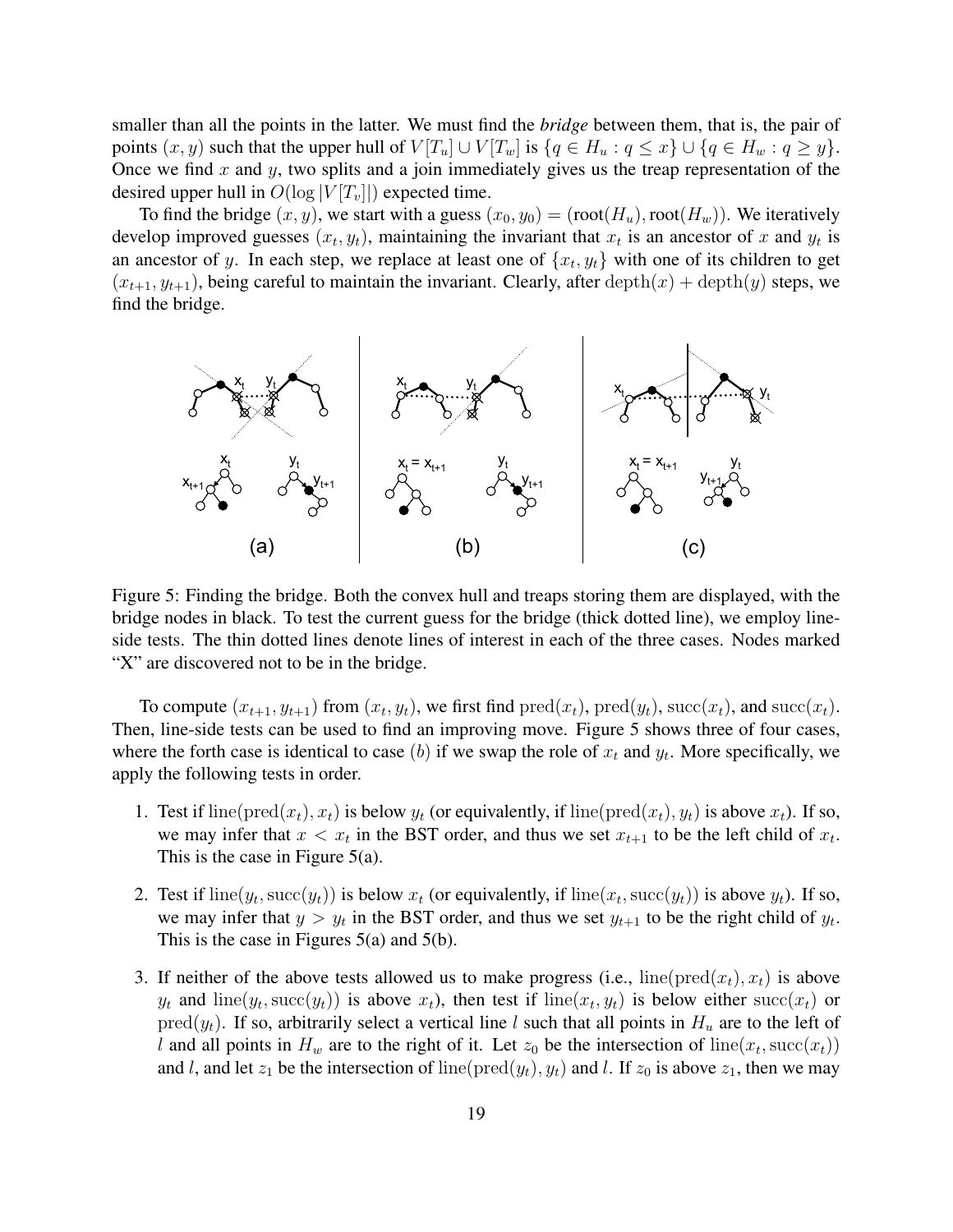infer  $x > x_t$  and set  $x_{t+1}$  to be the right child of  $x_t$ . Otherwise, we may infer  $y < y_t$  and set  $y_{t+1}$  to be the left child of  $y_t$ , as is the case in Figure [5\(](#page-20-0)c).

If no three points are collinear and none of these tests make any progress, then we may infer that we have found the bridge, i.e.,  $x = x_t$  and  $y = y_t$ . Though we omit the proof of this fact, Figure [6](#page-21-0) illustrates some of the relevant cases, and is suggestive of how the proof goes. See [\[21\]](#page-25-8) for further details.



<span id="page-21-0"></span>Figure 6: Illustrations of some of the cases encountered, with proof sketches.

In expectation, there are  $\mathbf{E}[\text{depth}(x) + \text{depth}(y)] = O(\log |V[T_v]|)$  steps to find the bridge, and each step takes  $O(1)$  time using the pointers for pred( $\cdot$ ) and succ( $\cdot$ ). Since treaps provide expected logarithmic time insertions even if tree rotations take linear time, and the cost to merge is independent of the top level treap's structure, the expected time for all merges when adding a point to the top-level treap is  $O(\log n)$ .

**Deletions.** To delete a point p, we rotate p down to its correct leaf position  $l$  (by treating it as though its priority were  $-\infty$ ), then cut the leaf. We must then update  $H_v$  and  $H'_v$  for each v on the path from l to the root. Working our way up, and recomputing  $H_v$  and  $H'_v$  by merging their children's corresponding treaps, and then adding  $v$  itself, we can update all the necessary entries in  $O(\log^2 n)$  expected time. The running time argument is similar to that for insertions, and we omit it here.

**The Convex Hull Queries.** To obtain the convex hull we simply do an in-order traversal of  $H_r$ , where  $r$  is the root of  $T$ . This clearly takes time linear in the size of the hull.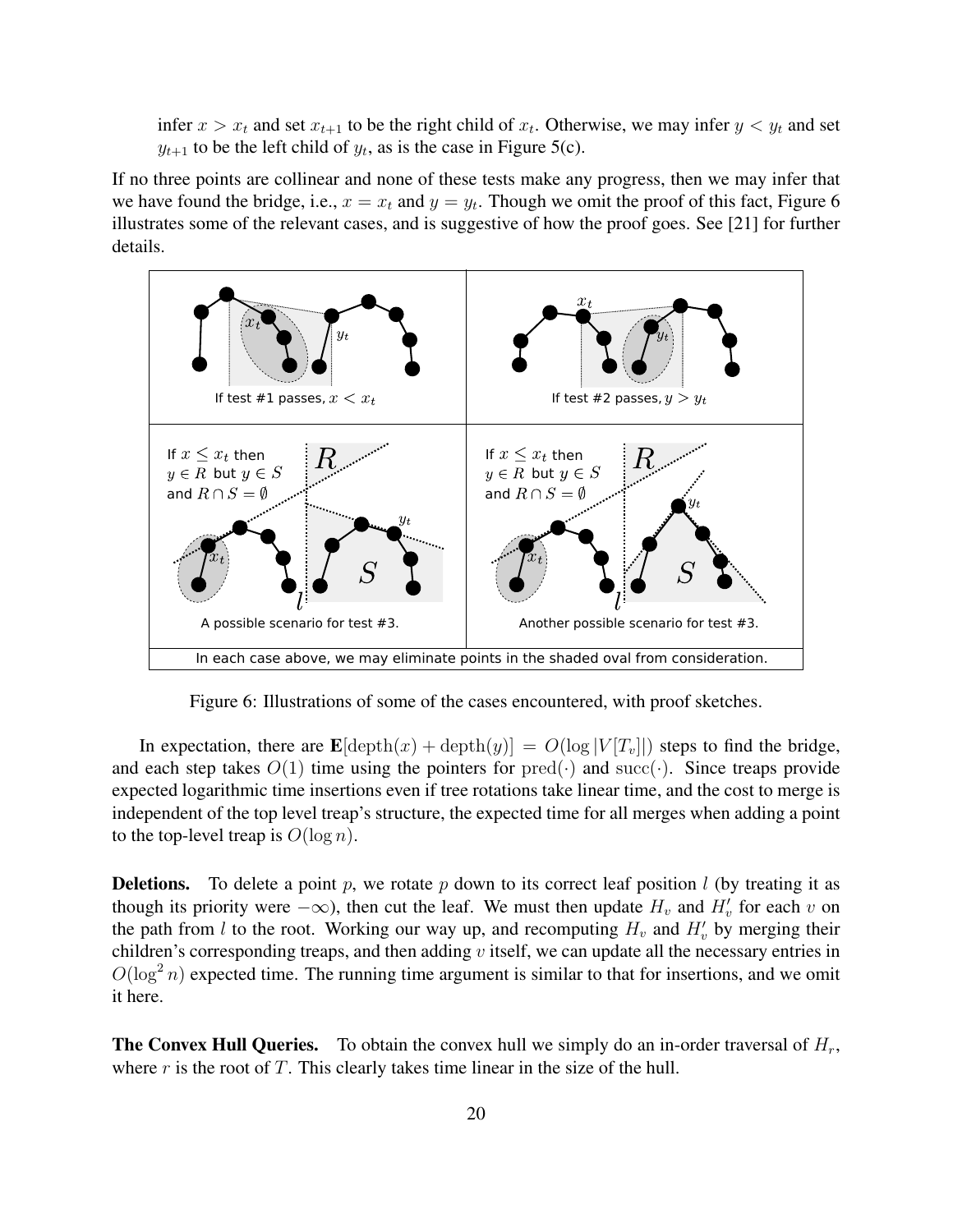To determine if a query point p is in the convex hull, we simply search  $H_r$  for it, where r is the root of T. To determine if p is in the interior of the convex hull, find the predecessor  $u_{\text{up}}$  and successor  $v_{\text{up}}$  of p in the upper hull. Then find the predecessor  $u_{\text{low}}$  and successor  $v_{\text{low}}$  of p in the lower hull. Then p is in the interior of the convex hull if and only if  $\text{line}(u_{\text{up}}, v_{\text{up}})$  is above p and  $\lim_{u \to u} (u_{low}, v_{low})$  is below p. Given random treaps containing the upper and lower convex hulls, both of these queries clearly take expected  $O(\log k)$  time, where k is the number of points in the convex hull.

Finding the tangents to the convex hull from an exterior query point  $p$  involves searching the treap storing the convex hull, where lines side tests involving a candidate node  $u$  and its predecessor and successors allow one to determine whether a tangent point is in the left or right subtree of  $u$  in constant time. Determining the intersection of the convex hull with a query line is similar. Both queries can thus be done in expected  $O(\log k)$  time. We omit the details on how to guide the searches, and instead refer the reader to [\[21\]](#page-25-8).

**Space Usage.** The top level treap T clearly requires only  $n - 1$  pointers. Most of the space required is in storing  $\{H_v : v \in T\}$ . We store these treaps functionally, so storing  $H_v$  requires only  $O(\log |V|T_v|)$  pointers in expectation. Specifically, suppose v has children u and w. Given  $H_u$  and  $H_w$ , storing  $H_v$  requires storing a split path in each of  $H_u$  and  $H_w$ , and the insertion path for v. Each of these requires  $O(\log |V[T_v]|)$  pointers in expectation [\[25\]](#page-25-4). Thus the total space is  $O(\sum_{v} \log |V[T_v]|)$  in expectation, and we need to bound  $\mathbf{E}[\log |V[T_v]|]$  for each v. By Lemma [6.2](#page-22-0)  $\mathbf{E}[\log |V[T_v]||] = O(1)$  for each v, so the total space usage is  $O(n)$  in expectation.

<span id="page-22-0"></span>Lemma 6.2 *A treap* T *on* n *nodes with priorities drawn from an* 11*-wise independent hash function*  $h: U \to \{0, 1, \ldots, r\}$  *with*  $r \geq n^3$  *satisfies*  $\mathbf{E}[\log |T_v|] = O(1)$ *. Furthermore,*  $\mathbf{Pr}[|T_v| = k] =$  $O(1/k^2)$  for all  $1 \leq k < n$  and  $Pr[|T_v| = n] = O(1/n)$ .

**Proof:** It is easy to prove that probability of a collision on priorities is at most  $\binom{n}{2}$  $\binom{n}{2}/r < 1/2n$ . In this case, we use the trivial bound  $|T_v| \leq n$  to show that

$$
\mathbf{E}[\log |T_v|] \le \log(n)/2n + \mathbf{E}[\log(|T_v|) | \text{no collisions}].
$$

So assume there are no collisions on priorities. Let S be the set of points in T. A useful lemma due to Mulmuley [\[18\]](#page-24-15) implies that h satisfies the d-max property (see definition [6.3\)](#page-23-4) if h is  $(3d+2)$ -wise independent, and thus h satisfies the d-max property for  $d \leq 3$ .

Now consider the probability that  $|T_v| = k$  for some k. Relabel the nodes  $\{1, 2, \ldots, n\}$  by their key order. Note that  $|T_v| = k$  if and only if the maximal interval I containing v such that v has the maximum priority in I has size  $|I| = k$ . If  $k = n$ , then by the 1-max property  $Pr[|T_v| = n] =$  $O(1/n)$ . So suppose  $k < n$ , and further suppose  $I = [a:b] := \{a, a+1, \ldots, b\}$ . Then either  $a-1$ has priority higher than v, or  $a - 1$  does not exist, and similarly with  $b + 1$ . If  $a - 1$  does not exist and  $|I| = k$ , then  $h(k + 1) > h(v) > \max\{h(i) : i \in I \text{ and } i \neq v\}$ , which occurs with probability  $O(1/k^2)$  by the 2-max property. The case that  $b + 1$  does not exist is analogous. If both  $a - 1$  and  $b+1$  exist, then  $\min\{h(a-1), h(b+1)\} > h(v) > \max\{h(i)|i \in I \text{ and } i \neq v\}$ . By the 3-max property, this occurs with probably  $O(1/k^3)$ .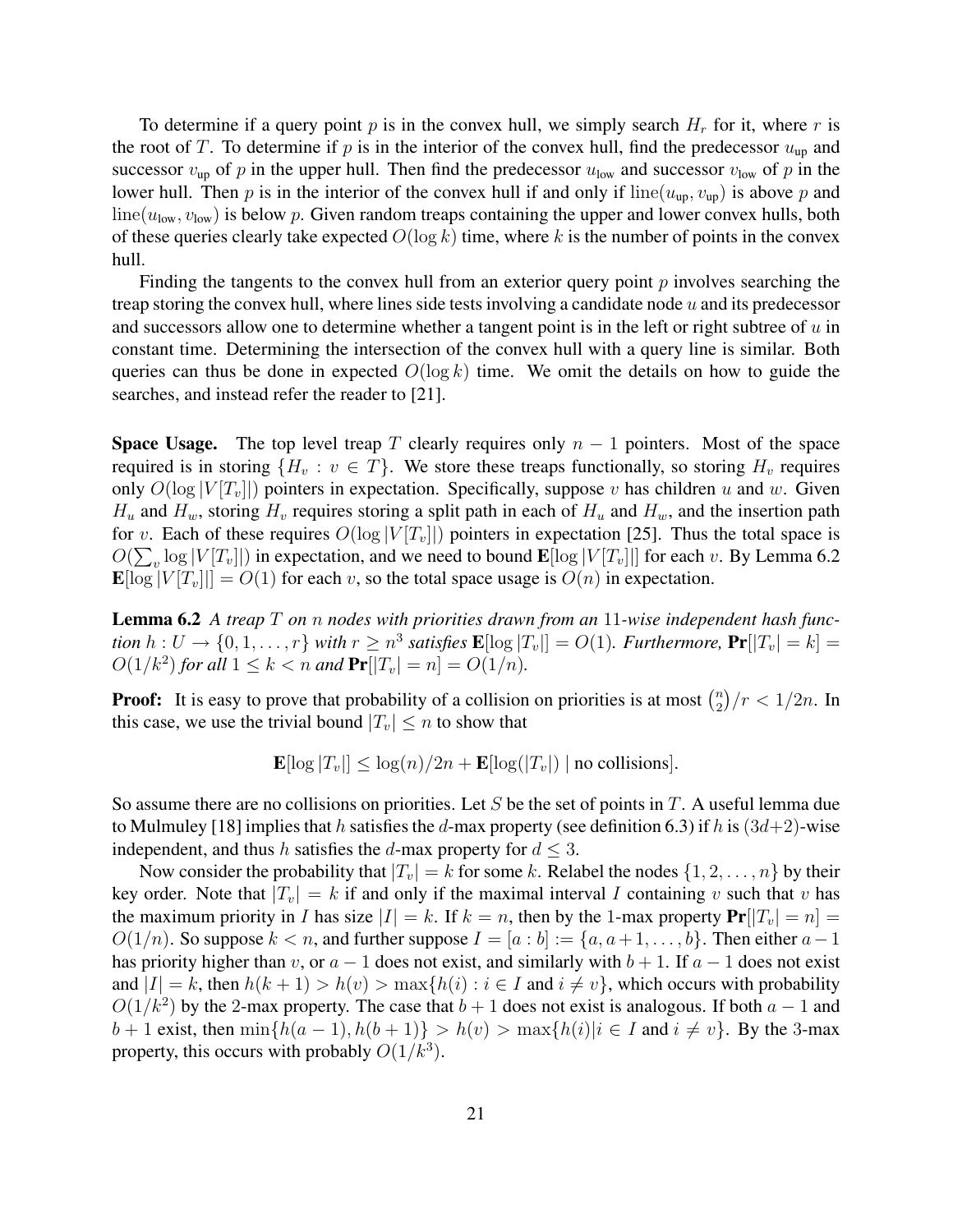Taking a union bound over all intervals  $I \subset [1:n]$  of length k that contain v, we obtain

$$
\mathbf{Pr}[|T_v| = k] = O(1/k^2)
$$

Thus  $\mathbf{E}[\log |T_v|]=\sum_{k=1}^n \mathbf{Pr}[|T_v|=k]\cdot \log(k)=\sum_{k=1}^{n-1}O(\frac{\log k}{k^2})$  $\frac{\log k}{k^2}$ ) +  $O(\frac{\log n}{n})$  $\frac{g n}{n}$ ) =  $O(1)$ 

<span id="page-23-4"></span>Definition 6.3 (d-max property) *A finite collection* X *of random variables has the* d*-max property iff there is some constant c such that for any subset of* X *and for any enumeration*  $X_1, X_2, \ldots, X_m$ *of the elements of that subset, we have*

$$
\mathbf{Pr}[X_1 > X_2 > \dots > X_d > \max\{X_i \mid i > d\}] \le c/m^{\underline{d}}
$$

*where*  $m^{\underline{d}} := \prod_{i=0}^{d-1} (m - i)$ *.* 

## 7 Conclusions

We have introduced uniquely represented data structures for a variety of problems in computational geometry. Such data structures represent every logical state by a unique machine state and reveal no history of previous operations, thus protecting the privacy of their users. For example, our uniquely represented range tree allows for efficient orthogonal range queries on a database containing sensitive information (e.g., viral load in the blood of hospital patients) without revealing any information about what order the current points were inserted into the database, whether points were previously deleted, or what queries were previously executed. Uniquely represented data structures have other benefits as well. They make equality testing particularly easy. They may also simplify the debugging of parallel processes by eliminating the conventional dependencies upon the specific sequence of operations that led to a particular logical state.

## References

- <span id="page-23-0"></span>[1] U. A. Acar, G. E. Blelloch, R. Harper, J. L. Vittes, and S. L. M. Woo. Dynamizing static algorithms, with applications to dynamic trees and history independence. In *Proc. SODA*, pages 531–540, 2004.
- <span id="page-23-1"></span>[2] A. Andersson and T. Ottmann. New tight bounds on uniquely represented dictionaries. *SIAM Journal of Computing*, 24(5):1091–1103, 1995.
- <span id="page-23-3"></span>[3] G. E. Blelloch. Space-efficient dynamic orthogonal point location, segment intersection, and range reporting. In *Proc. SODA*, 2008.
- <span id="page-23-2"></span>[4] G. E. Blelloch and D. Golovin. Strongly history-independent hashing with applications. In *48th Annual IEEE Symposium on Foundations of Computer Science*, pages 272–282. IEEE, October 2007.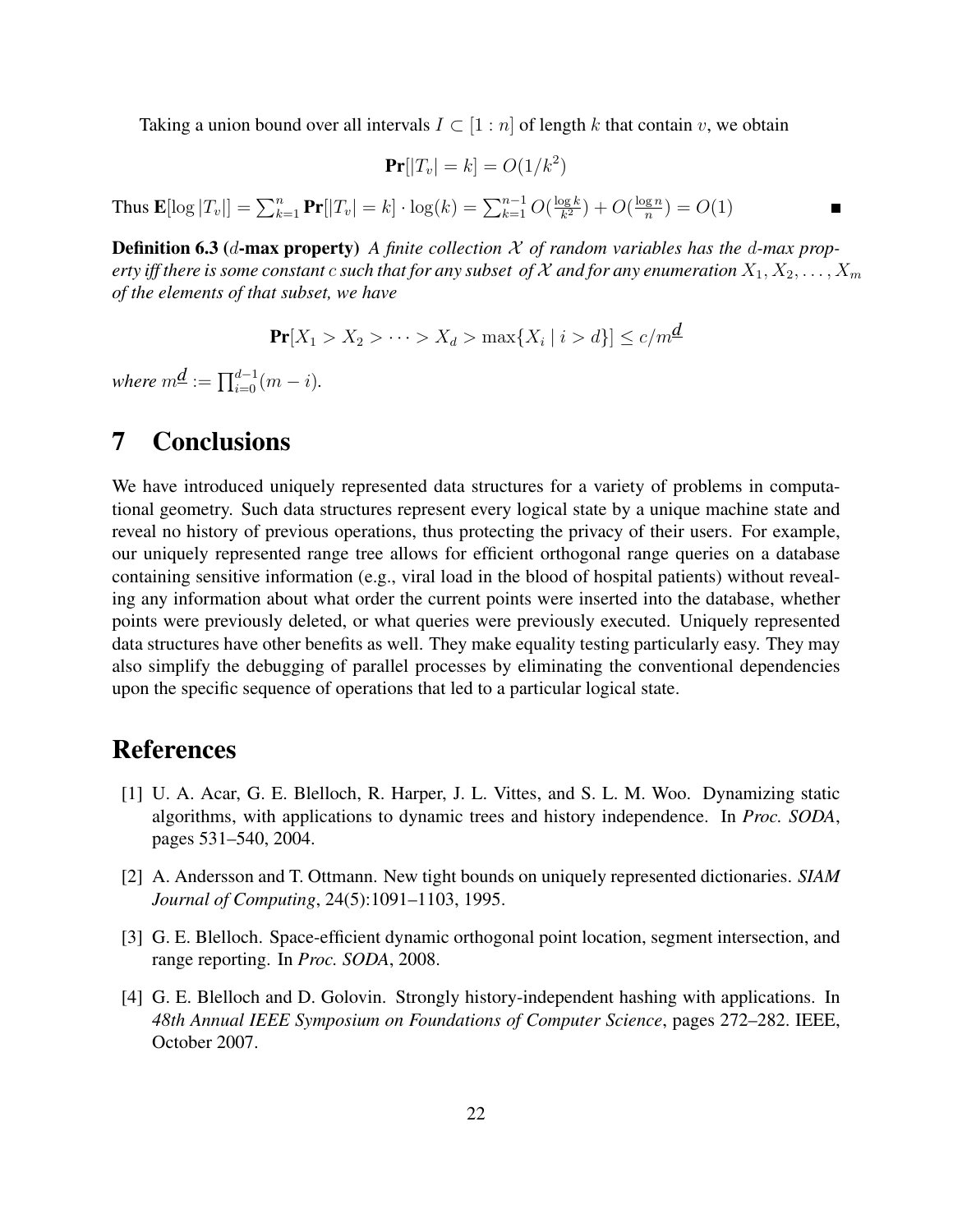- <span id="page-24-6"></span>[5] G. E. Blelloch, D. Golovin, and V. Vassilevska. Uniquely represented data structures for computational geometry. In *Algorithm Theory - SWAT 2008, 11th Scandinavian Workshop on Algorithm Theory, Gothenburg, Sweden, July 2-4, 2008, Proceedings.*, Lecture Notes in Computer Science. Springer, 2008. to appear.
- <span id="page-24-10"></span>[6] G. S. Brodal and R. Jacob. Dynamic planar convex hull. In *Proc. FOCS*, pages 617–626, 2002.
- <span id="page-24-3"></span>[7] N. Buchbinder and E. Petrank. Lower and upper bounds on obtaining history independence. In *Proc. CRYPTO*, pages 445–462, 2003.
- <span id="page-24-7"></span>[8] B. Chazelle and L.J. Guibas. Fractional cascading. *Algorithmica*, 1:133–196, 1986.
- <span id="page-24-14"></span>[9] M. de Berg, M. van Kreveld, M. Overmars, and O. Schwarzkopf. *Computational geometry: algorithms and applications*. Springer-Verlag New York, Inc., Secaucus, NJ, USA, 1997.
- <span id="page-24-4"></span>[10] P. Dietz and D. Sleator. Two algorithms for maintaining order in a list. In *Proc. STOC*, pages 365–372, 1987.
- <span id="page-24-11"></span>[11] P. F. Dietz. Fully persistent arrays. In *Proc. WADS*, pages 67–74, 1989.
- <span id="page-24-13"></span>[12] M. L. Fredman and D. E. Willard. Trans-dichotomous algorithms for minimum spanning trees and shortest paths. *Journal of Computer and System Sciences*, 48(3):533–551, 1994.
- <span id="page-24-2"></span>[13] J. D. Hartline, E. S. Hong, A. E. Mohr, W. R. Pentney, and E. Rocke. Characterizing history independent data structures. *Algorithmica*, 42(1):57–74, 2005.
- <span id="page-24-0"></span>[14] D. Micciancio. Oblivious data structures: applications to cryptography. In *Proc. STOC*, pages 456–464, 1997.
- <span id="page-24-12"></span>[15] C. W. Mortensen. Fully-dynamic orthogonal range reporting on RAM. In *Technical report TR-2003-22 in IT University Technical Report Series*, 2003.
- <span id="page-24-8"></span>[16] C. W. Mortensen. Fully-dynamic two dimensional orthogonal range and line segment intersection reporting in logarithmic time. In *Proc. SODA*, pages 618–627, 2003.
- <span id="page-24-9"></span>[17] C. W. Mortensen. Fully dynamic orthogonal range reporting on RAM. *SIAM J. Comput.*, 35(6):1494–1525, 2006.
- <span id="page-24-15"></span>[18] K. Mulmuley. *Computational Geometry: An Introduction through Randomized Algorithms*. Prentice-Hall, Englewood Cliffs, 1994.
- <span id="page-24-5"></span>[19] M. Naor, G. Segev, and U. Wieder. History-independent cuckoo hashing. In *ICALP*, page to appear, 2008.
- <span id="page-24-1"></span>[20] M. Naor and V. Teague. Anti-presistence: history independent data structures. In *Proc. STOC*, pages 492–501, 2001.